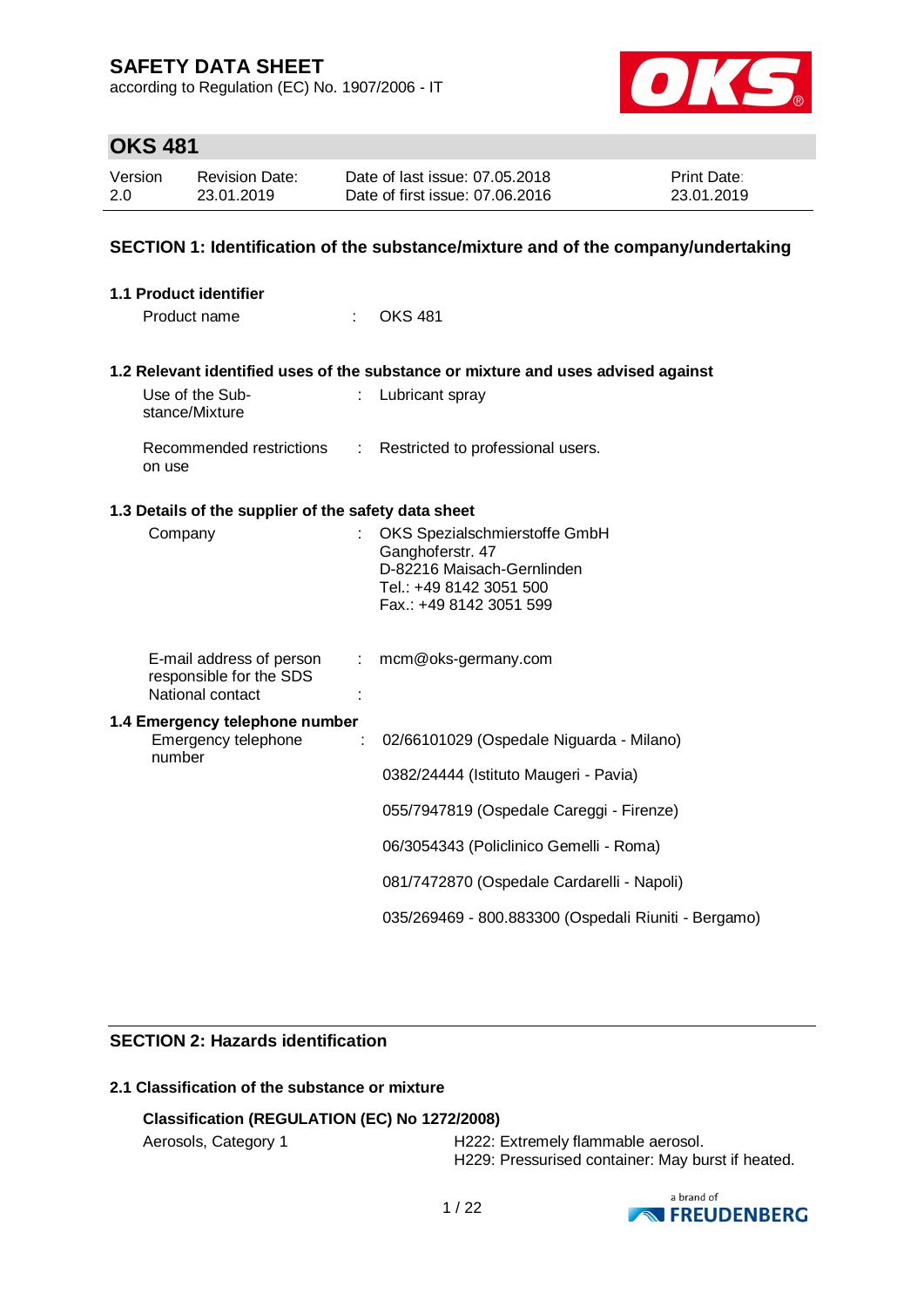according to Regulation (EC) No. 1907/2006 - IT



# **OKS 481**

| Version | Revision Date: | Date of last issue: 07.05.2018  | <b>Print Date:</b> |
|---------|----------------|---------------------------------|--------------------|
| 2.0     | 23.01.2019     | Date of first issue: 07.06.2016 | 23.01.2019         |

Specific target organ toxicity - single exposure, Category 3, Central nervous system

H336: May cause drowsiness or dizziness.

| <b>Aspiration hazard, Category 1</b> | H304 May be fatal if swallowed and enters air-<br>ways. |
|--------------------------------------|---------------------------------------------------------|
| Chronic aquatic toxicity, Category 2 | H411: Toxic to aquatic life with long lasting effects.  |

### **2.2 Label elements**

| Labelling (REGULATION (EC) No 1272/2008) |                                                      |                                                                                                                                                                         |
|------------------------------------------|------------------------------------------------------|-------------------------------------------------------------------------------------------------------------------------------------------------------------------------|
| Hazard pictograms                        |                                                      |                                                                                                                                                                         |
| Signal word                              | Danger                                               |                                                                                                                                                                         |
| <b>Hazard statements</b>                 | H <sub>222</sub><br>H <sub>229</sub><br>H304<br>H336 | Extremely flammable aerosol.<br>Pressurised container: May burst if heated.<br>May be fatal if swallowed and enters air-<br>ways.<br>May cause drowsiness or dizziness. |
|                                          | H411                                                 | Toxic to aquatic life with long lasting effects.                                                                                                                        |
| Supplemental Hazard<br><b>Statements</b> | <b>EUH066</b>                                        | Repeated exposure may cause skin dry-<br>ness or cracking.                                                                                                              |
| Precautionary statements                 | <b>Prevention:</b>                                   |                                                                                                                                                                         |
|                                          | P <sub>210</sub>                                     | Keep away from heat, hot surfaces, sparks,<br>open flames and other ignition sources. No<br>smoking.                                                                    |
|                                          | P211                                                 | Do not spray on an open flame or other<br>ignition source.                                                                                                              |
|                                          | P <sub>251</sub><br>P273                             | Do not pierce or burn, even after use.<br>Avoid release to the environment.                                                                                             |
|                                          | <b>Response:</b>                                     |                                                                                                                                                                         |
|                                          | P301 + P310                                          | IF SWALLOWED: Immediately call a<br>POISON CENTER/doctor.                                                                                                               |
|                                          | P331<br>P391                                         | Do NOT induce vomiting.<br>Collect spillage.                                                                                                                            |
|                                          | Storage:                                             |                                                                                                                                                                         |
|                                          | $P410 + P412$                                        | Protect from sunlight. Do not expose to<br>temperatures exceeding 50 °C/ 122 °F.                                                                                        |

Hazardous components which must be listed on the label: pentane

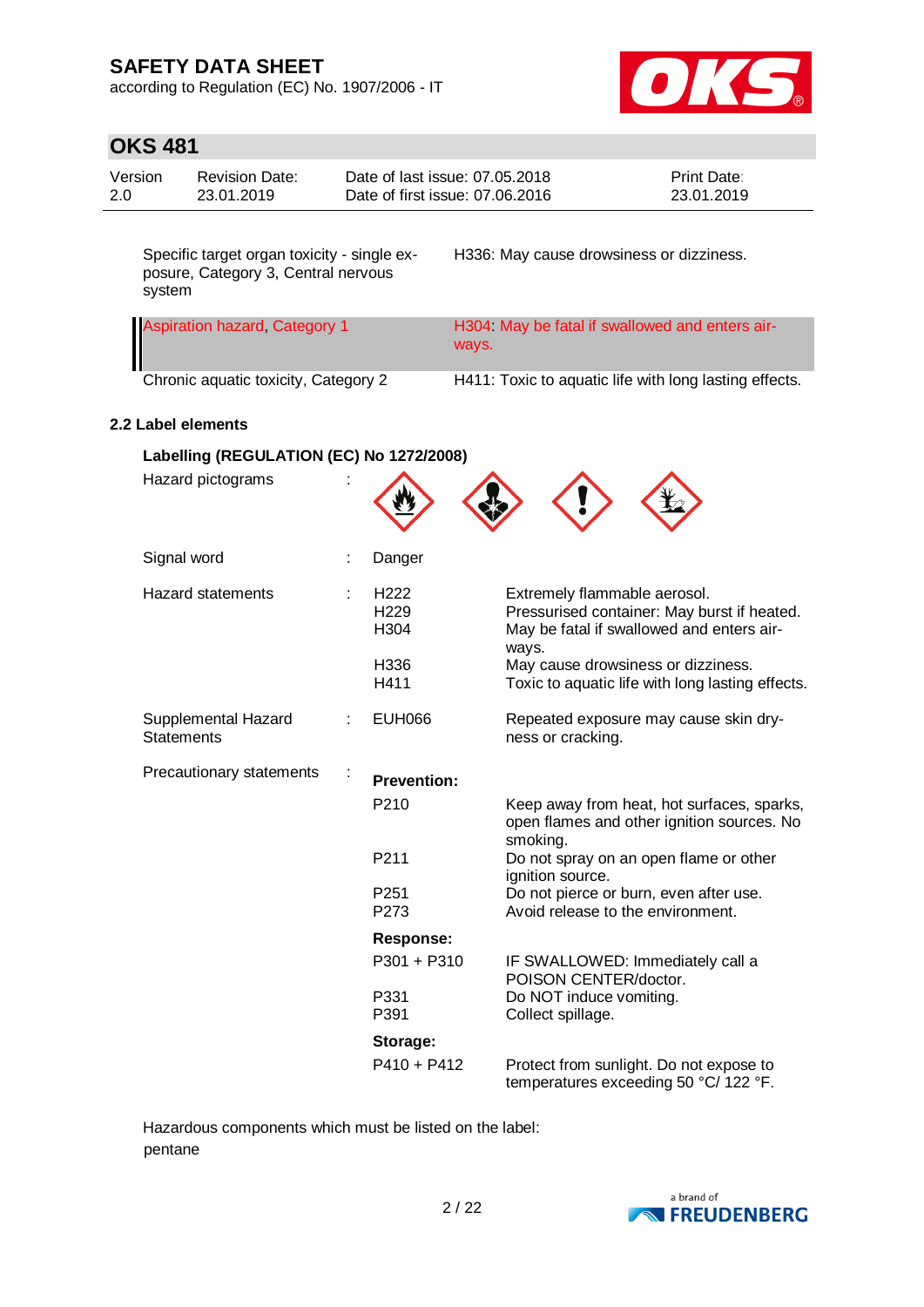according to Regulation (EC) No. 1907/2006 - IT



## **OKS 481**

| Version | <b>Revision Date:</b> | Date of last issue: 07.05.2018  | <b>Print Date:</b> |
|---------|-----------------------|---------------------------------|--------------------|
| 2.0     | 23.01.2019            | Date of first issue: 07.06.2016 | 23.01.2019         |

#### **2.3 Other hazards**

This substance/mixture contains no components considered to be either persistent, bioaccumulative and toxic (PBT), or very persistent and very bioaccumulative (vPvB) at levels of 0.1% or higher.

### **SECTION 3: Composition/information on ingredients**

#### **3.2 Mixtures**

Chemical nature : Active agent with propellant and solvent.

#### **Hazardous components**

| Chemical name                                | CAS-No.<br>EC-No.<br>Index-No.<br>Registration number | Classification                     | Concentration<br>limits<br>M-Factor<br><b>Notes</b> | Concentration<br>(% w/w)  |
|----------------------------------------------|-------------------------------------------------------|------------------------------------|-----------------------------------------------------|---------------------------|
| pentane                                      | 109-66-0                                              | Flam. Liq.2; H225                  |                                                     | $>= 50 - < 70$            |
|                                              | 203-692-4                                             | STOT SE3; H336<br>Asp. Tox.1; H304 | Note C                                              |                           |
|                                              | 601-006-00-1                                          | Aquatic Chronic2;                  |                                                     |                           |
|                                              | 01-2119459286-30-<br><b>XXXX</b>                      | H411                               |                                                     |                           |
| propane                                      | 74-98-6                                               | Flam. Gas1; H220                   |                                                     | $>= 1 - 10$               |
|                                              | 200-827-9                                             | Press. GasCompr.<br>Gas; H280      | Note U (table                                       |                           |
|                                              | 601-003-00-5                                          |                                    | 3.1)                                                |                           |
|                                              | 01-2119486944-21-                                     |                                    |                                                     |                           |
|                                              | <b>XXXX</b>                                           |                                    |                                                     |                           |
| zinc oxide                                   | 1314-13-2<br>215-222-5                                | Aquatic Acute1;<br>H400            | M-Factor: 1/1                                       | $>= 0,25 - 1$             |
|                                              |                                                       | Aquatic Chronic1;                  |                                                     |                           |
|                                              | 030-013-00-7                                          | H410                               |                                                     |                           |
|                                              | 01-2119463881-32-                                     |                                    |                                                     |                           |
|                                              | <b>XXXX</b>                                           |                                    |                                                     |                           |
| Substances with a workplace exposure limit : |                                                       |                                    |                                                     |                           |
| butane                                       | 106-97-8                                              | Flam. Gas1; H220                   |                                                     | $\overline{>=}$ 10 - < 20 |
|                                              | 203-448-7                                             | Press. GasCompr.<br>Gas; H280      | Note U (table                                       |                           |
|                                              | 601-004-00-0                                          |                                    | 3.1), Note C                                        |                           |
|                                              |                                                       |                                    |                                                     |                           |
| isobutane                                    | 75-28-5                                               | Flam. Gas1; H220                   |                                                     | $>= 1 - 10$               |
|                                              | 200-857-2                                             | Press. GasCompr.                   |                                                     |                           |
|                                              |                                                       | Gas; H280                          | Note U (table                                       |                           |
|                                              | 601-004-00-0                                          |                                    | 3.1), Note C                                        |                           |
|                                              | 01-2119485395-27-<br><b>XXXX</b>                      |                                    |                                                     |                           |
|                                              |                                                       |                                    |                                                     |                           |

For explanation of abbreviations see section 16.

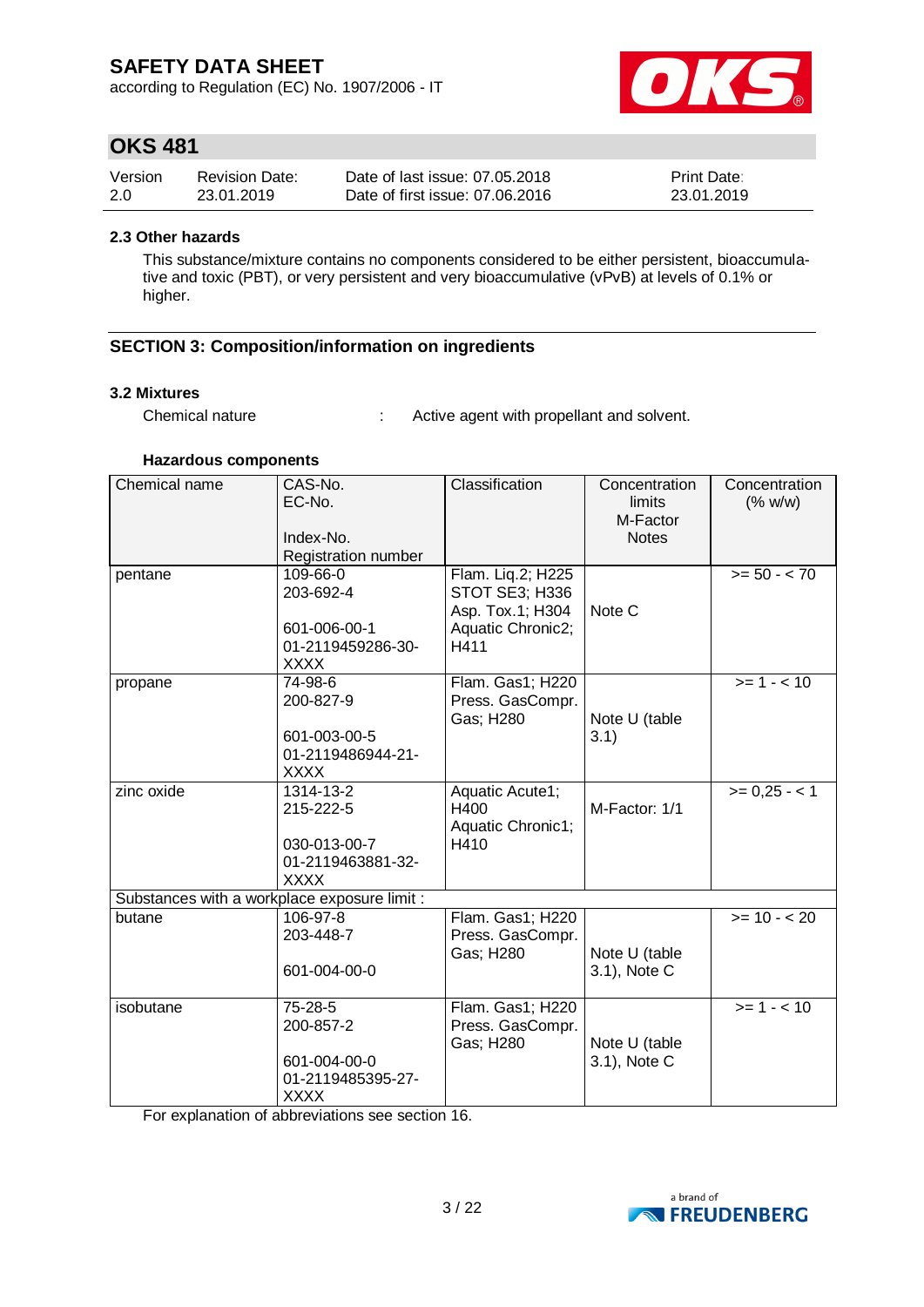according to Regulation (EC) No. 1907/2006 - IT



# **OKS 481**

| Version | <b>Revision Date:</b> | Date of last issue: 07.05.2018  | <b>Print Date:</b> |
|---------|-----------------------|---------------------------------|--------------------|
| 2.0     | 23.01.2019            | Date of first issue: 07,06,2016 | 23.01.2019         |

### **SECTION 4: First aid measures**

| 4.1 Description of first aid measures |                                                                                                                                                                                                                                                                                                                                                                           |
|---------------------------------------|---------------------------------------------------------------------------------------------------------------------------------------------------------------------------------------------------------------------------------------------------------------------------------------------------------------------------------------------------------------------------|
| If inhaled                            | Call a physician or poison control centre immediately.<br>Remove person to fresh air. If signs/symptoms continue, get<br>medical attention.<br>Keep patient warm and at rest.<br>If unconscious, place in recovery position and seek medical<br>advice.<br>Keep respiratory tract clear.<br>If breathing is irregular or stopped, administer artificial respira-<br>tion. |
| In case of skin contact               | Take off all contaminated clothing immediately.<br>Get medical attention immediately if irritation develops and<br>persists.<br>Wash clothing before reuse.<br>Thoroughly clean shoes before reuse.<br>Wash skin thoroughly with soap and water or use recognized<br>skin cleanser.                                                                                       |
| In case of eye contact                | Rinse immediately with plenty of water, also under the eyelids,<br>÷.<br>for at least 10 minutes.<br>Seek medical advice.                                                                                                                                                                                                                                                 |
| If swallowed                          | Move the victim to fresh air.<br>If accidentally swallowed obtain immediate medical attention.<br>Keep respiratory tract clear.<br>Do NOT induce vomiting.<br>Rinse mouth with water.<br>Aspiration hazard if swallowed - can enter lungs and cause<br>damage.                                                                                                            |
|                                       | 4.2 Most important symptoms and effects, both acute and delayed                                                                                                                                                                                                                                                                                                           |
| Symptoms                              | Inhalation may provoke the following symptoms:<br>Unconsciousness<br><b>Dizziness</b><br><b>Drowsiness</b><br>Headache<br>Nausea                                                                                                                                                                                                                                          |



Can be absorbed through skin.

Skin contact may provoke the following symptoms:

Aspiration may cause pulmonary oedema and pneumonitis.

**Tiredness** 

Erythema

Risks : Central nervous system depression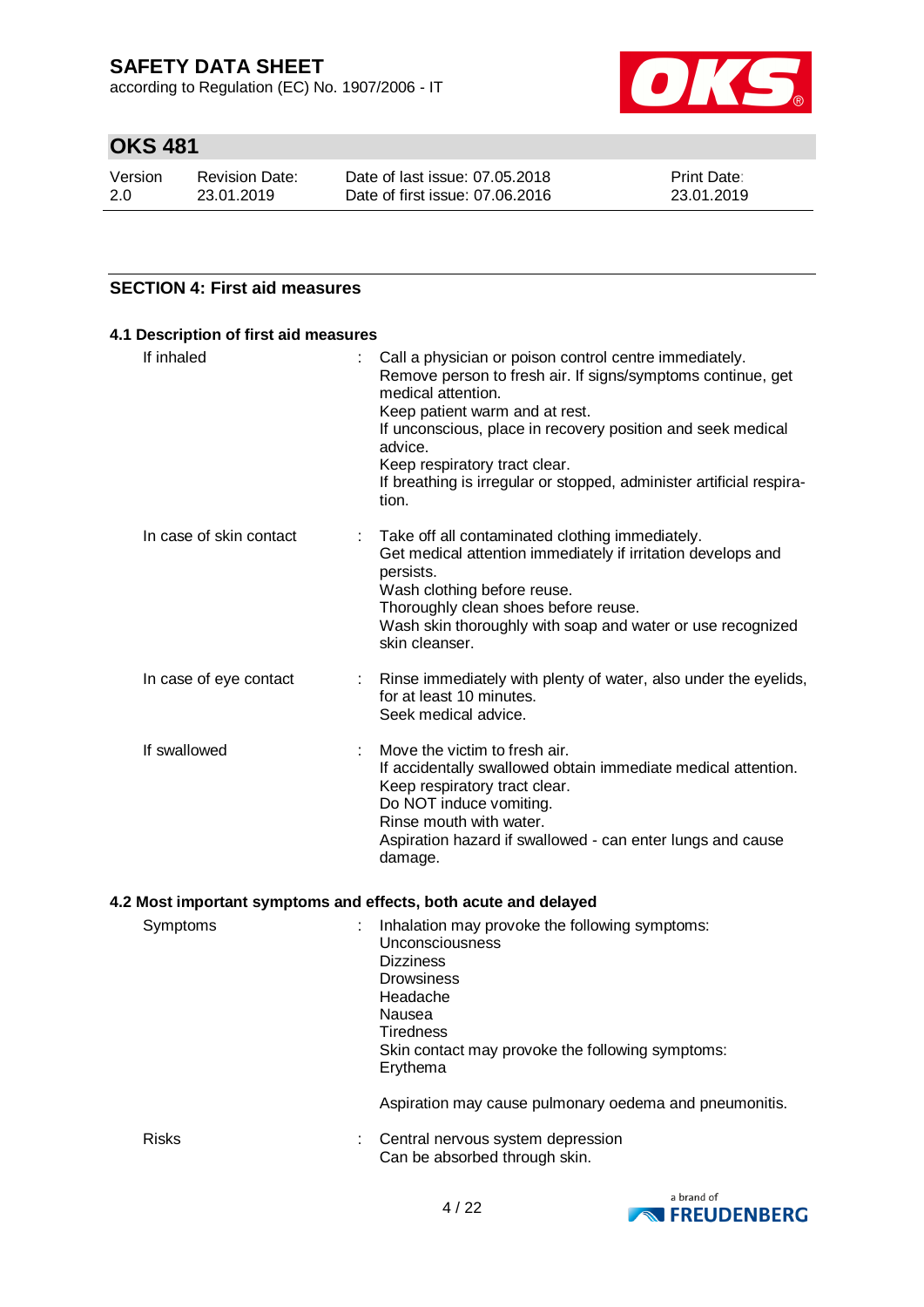according to Regulation (EC) No. 1907/2006 - IT



|                | <b>OKS 481</b>                                            |           |                                                                                                                                                                                                                                                                  |                           |
|----------------|-----------------------------------------------------------|-----------|------------------------------------------------------------------------------------------------------------------------------------------------------------------------------------------------------------------------------------------------------------------|---------------------------|
| Version<br>2.0 | <b>Revision Date:</b><br>23.01.2019                       |           | Date of last issue: 07.05.2018<br>Date of first issue: 07.06.2016                                                                                                                                                                                                | Print Date:<br>23.01.2019 |
|                |                                                           |           | Risk of product entering the lungs on vomiting after ingestion.<br>Health injuries may be delayed.                                                                                                                                                               |                           |
|                |                                                           |           | 4.3 Indication of any immediate medical attention and special treatment needed                                                                                                                                                                                   |                           |
|                | Treatment                                                 |           | Treat symptomatically.                                                                                                                                                                                                                                           |                           |
|                | <b>SECTION 5: Firefighting measures</b>                   |           |                                                                                                                                                                                                                                                                  |                           |
|                | 5.1 Extinguishing media                                   |           |                                                                                                                                                                                                                                                                  |                           |
|                | Suitable extinguishing media                              | $\sim$ 10 | ABC powder                                                                                                                                                                                                                                                       |                           |
|                | Unsuitable extinguishing<br>media                         |           | High volume water jet                                                                                                                                                                                                                                            |                           |
|                | 5.2 Special hazards arising from the substance or mixture |           |                                                                                                                                                                                                                                                                  |                           |
|                | Specific hazards during fire-<br>fighting                 |           | Fire may cause evolution of:<br>Carbon oxides                                                                                                                                                                                                                    |                           |
|                |                                                           |           | <b>Fire Hazard</b><br>Do not let product enter drains.<br>Contains gas under pressure; may explode if heated.<br>Beware of vapours accumulating to form explosive concentra-<br>tions. Vapours can accumulate in low areas.                                      |                           |
|                | 5.3 Advice for firefighters                               |           |                                                                                                                                                                                                                                                                  |                           |
|                | Special protective equipment :<br>for firefighters        |           | In the event of fire, wear self-contained breathing apparatus.<br>Use personal protective equipment. In the case of respirable<br>dust and/or fumes, use self-contained breathing apparatus.<br>Exposure to decomposition products may be a hazard to<br>health. |                           |
|                | Further information                                       |           | Standard procedure for chemical fires.<br>Collect contaminated fire extinguishing water separately. This<br>must not be discharged into drains.<br>Cool containers/tanks with water spray.                                                                       |                           |

### **SECTION 6: Accidental release measures**

#### **6.1 Personal precautions, protective equipment and emergency procedures**

| Personal precautions | : Evacuate personnel to safe areas.<br>Ensure adequate ventilation.<br>Remove all sources of ignition.<br>Do not breathe vapours or spray mist.<br>Do not breathe dust/ fume/ gas/ mist/ vapours/ spray.<br>Refer to protective measures listed in sections 7 and 8. |
|----------------------|----------------------------------------------------------------------------------------------------------------------------------------------------------------------------------------------------------------------------------------------------------------------|
|----------------------|----------------------------------------------------------------------------------------------------------------------------------------------------------------------------------------------------------------------------------------------------------------------|

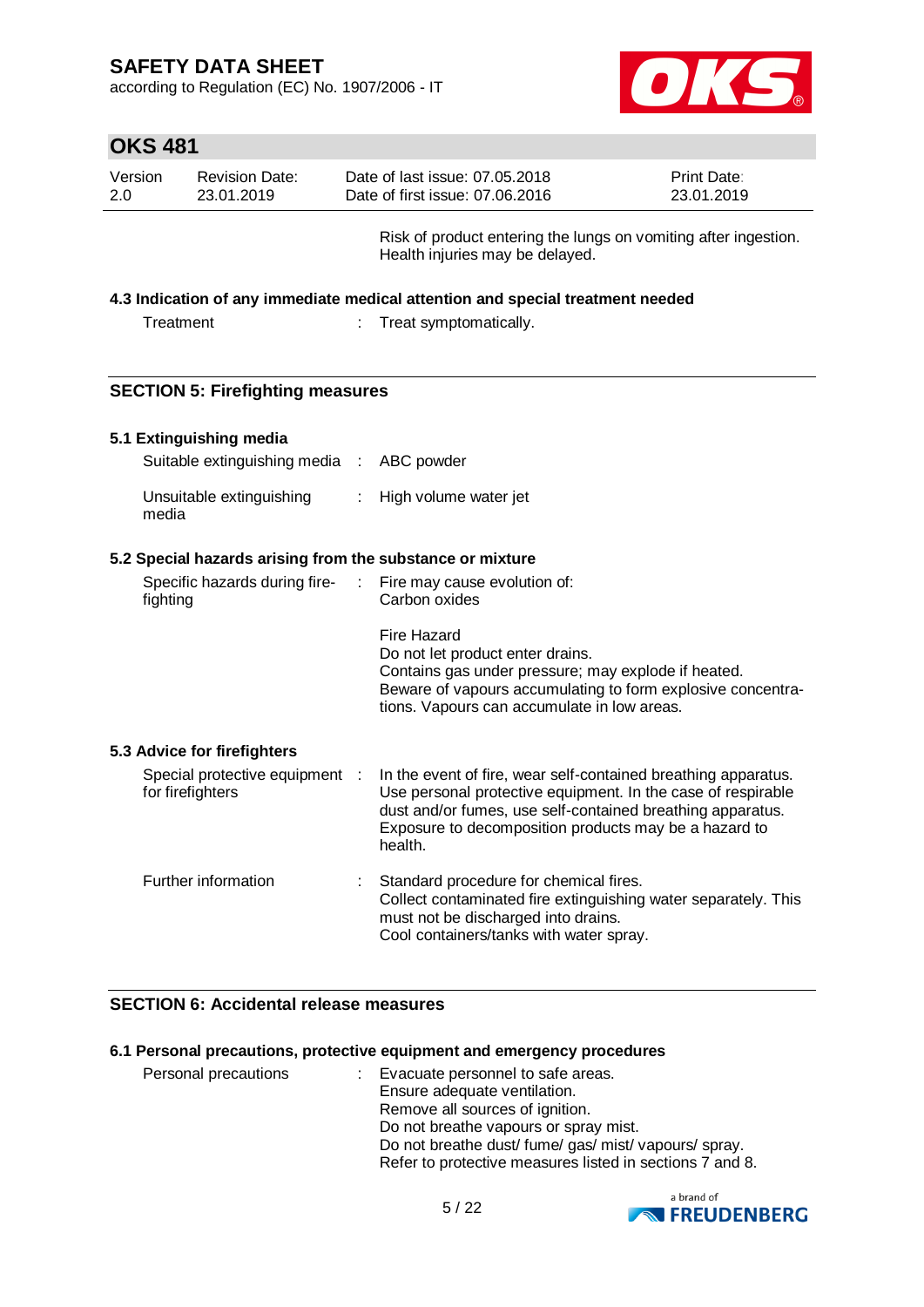according to Regulation (EC) No. 1907/2006 - IT



# **OKS 481**

| Version<br>2.0 | <b>Revision Date:</b><br>23.01.2019 | Date of last issue: 07.05.2018<br>Date of first issue: 07.06.2016                                                                                                                                                                                                                                                                         | Print Date:<br>23.01.2019 |
|----------------|-------------------------------------|-------------------------------------------------------------------------------------------------------------------------------------------------------------------------------------------------------------------------------------------------------------------------------------------------------------------------------------------|---------------------------|
|                |                                     | Only qualified personnel equipped with suitable protective<br>equipment may intervene.                                                                                                                                                                                                                                                    |                           |
|                | 6.2 Environmental precautions       |                                                                                                                                                                                                                                                                                                                                           |                           |
|                | Environmental precautions           | : Do not allow contact with soil, surface or ground water.<br>Prevent further leakage or spillage if safe to do so.<br>If the product contaminates rivers and lakes or drains inform<br>respective authorities.                                                                                                                           |                           |
|                |                                     | 6.3 Methods and material for containment and cleaning up                                                                                                                                                                                                                                                                                  |                           |
|                | Methods for cleaning up             | : Contain spillage, and then collect with non-combustible ab-<br>sorbent material, (e.g. sand, earth, diatomaceous earth, ver-<br>miculite) and place in container for disposal according to local<br>/ national regulations (see section 13).<br>Keep in suitable, closed containers for disposal.<br>Non-sparking tools should be used. |                           |

### **6.4 Reference to other sections**

For personal protection see section 8.

### **SECTION 7: Handling and storage**

### **7.1 Precautions for safe handling**

| Advice on safe handling | : Do not use in areas without adequate ventilation.<br>Do not breathe vapours or spray mist.<br>In case of insufficient ventilation, wear suitable respiratory<br>equipment.<br>Avoid contact with skin and eyes.<br>For personal protection see section 8.<br>Keep away from fire, sparks and heated surfaces.<br>Smoking, eating and drinking should be prohibited in the ap-<br>plication area.<br>Wash hands and face before breaks and immediately after<br>handling the product.<br>Do not get in eyes or mouth or on skin.<br>Do not get on skin or clothing.<br>Do not ingest.<br>Do not use sparking tools.<br>These safety instructions also apply to empty packaging which<br>may still contain product residues.<br>Pressurized container: protect from sunlight and do not ex-<br>pose to temperatures exceeding 50 °C. Do not pierce or burn,<br>even after use. |  |
|-------------------------|--------------------------------------------------------------------------------------------------------------------------------------------------------------------------------------------------------------------------------------------------------------------------------------------------------------------------------------------------------------------------------------------------------------------------------------------------------------------------------------------------------------------------------------------------------------------------------------------------------------------------------------------------------------------------------------------------------------------------------------------------------------------------------------------------------------------------------------------------------------------------------|--|
| Hygiene measures        | Wash face, hands and any exposed skin thoroughly after<br>handling.                                                                                                                                                                                                                                                                                                                                                                                                                                                                                                                                                                                                                                                                                                                                                                                                            |  |

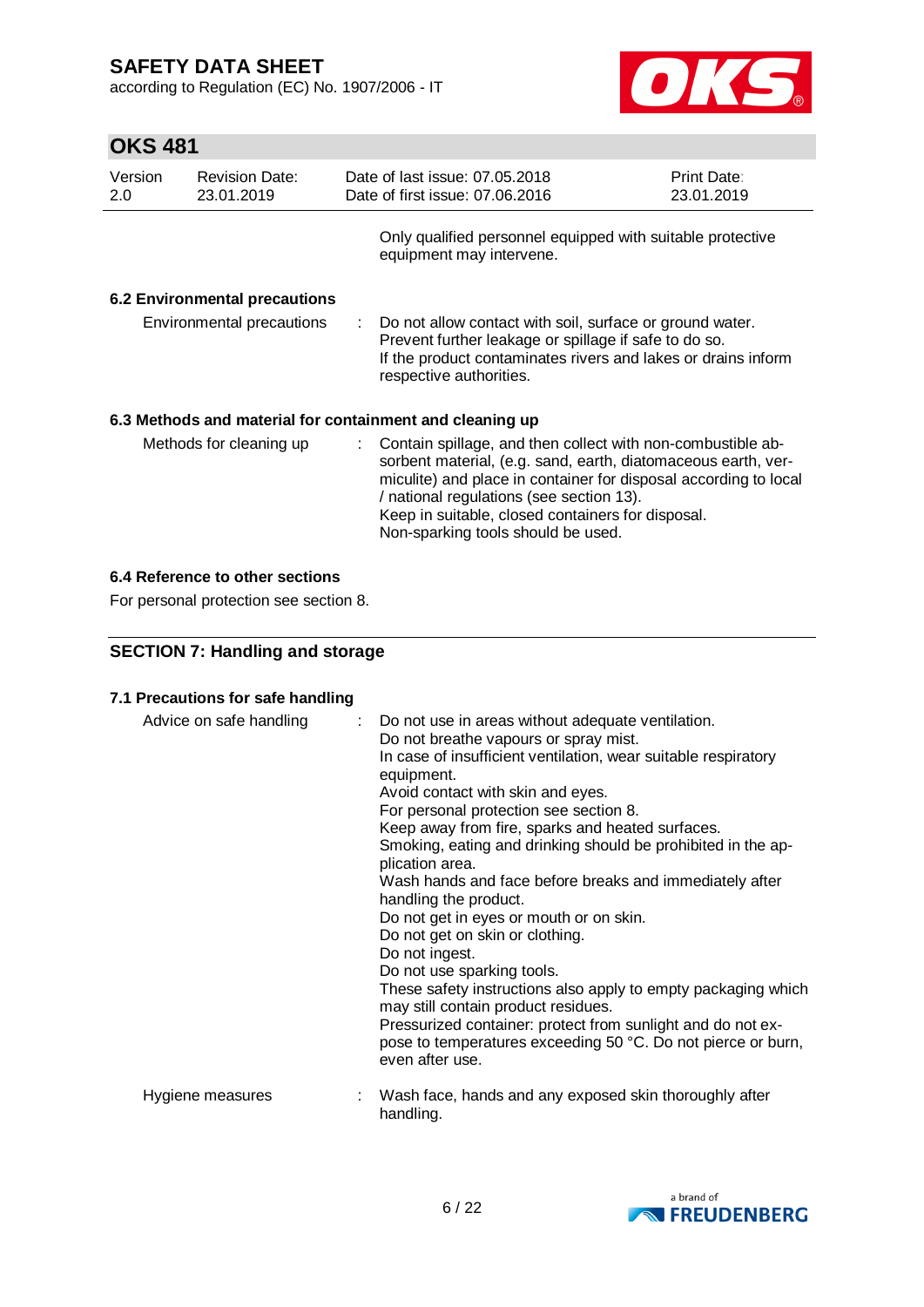according to Regulation (EC) No. 1907/2006 - IT



## **OKS 481**

| Version | Revision Date: | Date of last issue: 07.05.2018  | <b>Print Date:</b> |
|---------|----------------|---------------------------------|--------------------|
| 2.0     | 23.01.2019     | Date of first issue: 07.06.2016 | 23.01.2019         |

### **7.2 Conditions for safe storage, including any incompatibilities**

| Requirements for storage<br>areas and containers | BEWARE: Aerosol is pressurized. Keep away from direct sun<br>exposure and temperatures over 50 °C. Do not open by force<br>or throw into fire even after use. Do not spray on flames or<br>red-hot objects. Store in accordance with the particular na-<br>tional regulations. |
|--------------------------------------------------|--------------------------------------------------------------------------------------------------------------------------------------------------------------------------------------------------------------------------------------------------------------------------------|
| 7.3 Specific end use(s)                          |                                                                                                                                                                                                                                                                                |
| Specific use(s)                                  | Specific instructions for handling, not required.                                                                                                                                                                                                                              |

### **SECTION 8: Exposure controls/personal protection**

#### **8.1 Control parameters**

### **Occupational Exposure Limits**

| Components          | CAS-No.    | Value type (Form<br>of exposure) | Control parameters       | <b>Basis</b>                     |
|---------------------|------------|----------------------------------|--------------------------|----------------------------------|
| pentane             | 109-66-0   | TWA                              | 1.000 ppm<br>3.000 mg/m3 | 2006/15/EC<br>$(2006 - 02 - 09)$ |
| Further information | Indicative |                                  |                          |                                  |
|                     |            | TWA                              | 667 ppm<br>2.000 mg/m3   | <b>IT OEL</b><br>$(2008-02-26)$  |

#### **Derived No Effect Level (DNEL) according to Regulation (EC) No. 1907/2006:**

| Substance name | End Use        | Exposure routes | Potential health ef-<br>fects | Value               |
|----------------|----------------|-----------------|-------------------------------|---------------------|
| pentane        | Workers        | Inhalation      | Long-term systemic<br>effects | 3000 mg/m3          |
|                | Workers        | Dermal          | Long-term systemic<br>effects | 432 mg/kg<br>bw/day |
| zinc oxide     | Workers        | Inhalation      | Long-term systemic<br>effects | $5 \text{ mg/m}$ 3  |
|                | Workers        | Inhalation      | Long-term local ef-<br>fects  | $0,5$ mg/m $3$      |
|                | <b>Workers</b> | Skin contact    | Long-term systemic<br>effects | 83 mg/kg            |

### **Predicted No Effect Concentration (PNEC) according to Regulation (EC) No. 1907/2006:**

| Substance name | <b>Environmental Compartment</b>                          | Value         |
|----------------|-----------------------------------------------------------|---------------|
| pentane        | Fresh water                                               | $0,230$ mg/l  |
|                | Marine water                                              | $0,230$ mg/l  |
|                | Microbiological Activity in Sewage Treat-<br>ment Systems | $3,6$ mg/l    |
|                | Fresh water sediment                                      | $1,2$ mg/kg   |
|                | Marine sediment                                           | $1,2$ mg/kg   |
| zinc oxide     | Fresh water                                               | 0,0206 mg/l   |
|                | Marine water                                              | $0,0061$ mg/l |

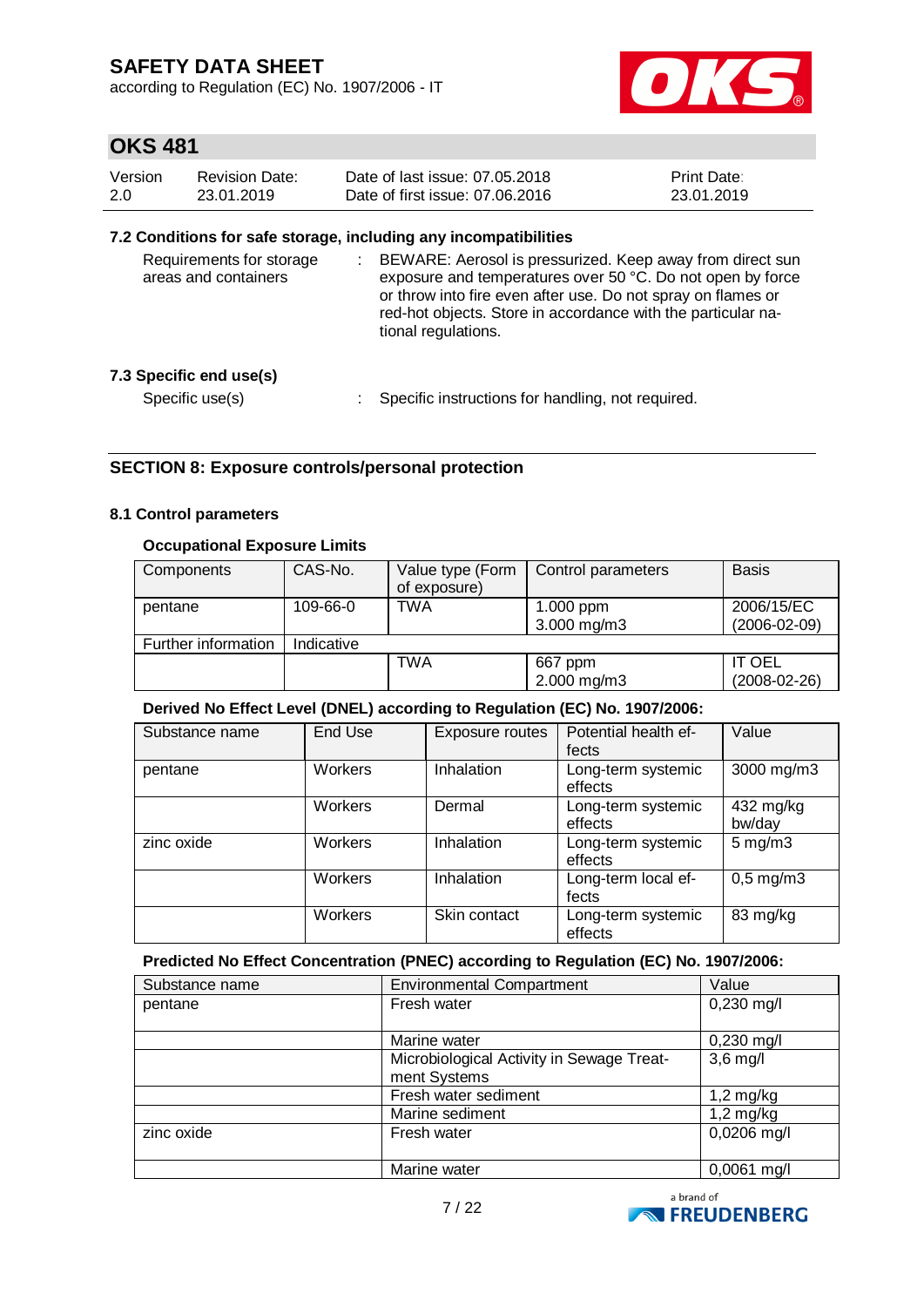according to Regulation (EC) No. 1907/2006 - IT



# **OKS 481**

| Version<br>Date of last issue: 07.05.2018<br><b>Revision Date:</b><br><b>Print Date:</b><br>Date of first issue: 07.06.2016<br>2.0<br>23.01.2019<br>23.01.2019 |  |
|----------------------------------------------------------------------------------------------------------------------------------------------------------------|--|
|----------------------------------------------------------------------------------------------------------------------------------------------------------------|--|

| Microbiological Activity in Sewage Treat-<br>ment Systems | $0,100 \text{ mg/l}$ |
|-----------------------------------------------------------|----------------------|
| Fresh water sediment                                      | 117,8 mg/kg          |
| Marine sediment                                           | 56,5 mg/kg           |
| Soil                                                      | 35,6 mg/kg           |

#### **8.2 Exposure controls**

#### **Engineering measures**

Use only in an area equipped with explosion proof exhaust ventilation. Handle only in a place equipped with local exhaust (or other appropriate exhaust).

### **Personal protective equipment**

| Eye protection                                  | Safety glasses with side-shields conforming to EN166                                                                                                                                                                                                                                                                                  |
|-------------------------------------------------|---------------------------------------------------------------------------------------------------------------------------------------------------------------------------------------------------------------------------------------------------------------------------------------------------------------------------------------|
| Hand protection<br>Material<br>Protective index | Nitrile rubber<br>Class 1                                                                                                                                                                                                                                                                                                             |
| Remarks                                         | Wear protective gloves. The selected protective gloves have<br>to satisfy the specifications of EU Directive 89/686/EEC and<br>the standard EN 374 derived from it. The break through time<br>depends amongst other things on the material, the thickness<br>and the type of glove and therefore has to be measured for<br>each case. |
| Respiratory protection                          | Use respiratory protection unless adequate local exhaust<br>ventilation is provided or exposure assessment demonstrates<br>that exposures are within recommended exposure guidelines.<br>Short term only                                                                                                                              |
| Filter type                                     | Filter type A-P                                                                                                                                                                                                                                                                                                                       |
| Protective measures                             | The type of protective equipment must be selected according<br>to the concentration and amount of the dangerous substance<br>at the specific workplace.<br>Choose body protection in relation to its type, to the concen-<br>tration and amount of dangerous substances, and to the spe-<br>cific work-place.                         |

### **SECTION 9: Physical and chemical properties**

#### **9.1 Information on basic physical and chemical properties**

| Appearance      | : aerosol           |
|-----------------|---------------------|
| Colour          | $:$ beige           |
| Odour           | : characteristic    |
| Odour Threshold | : No data available |

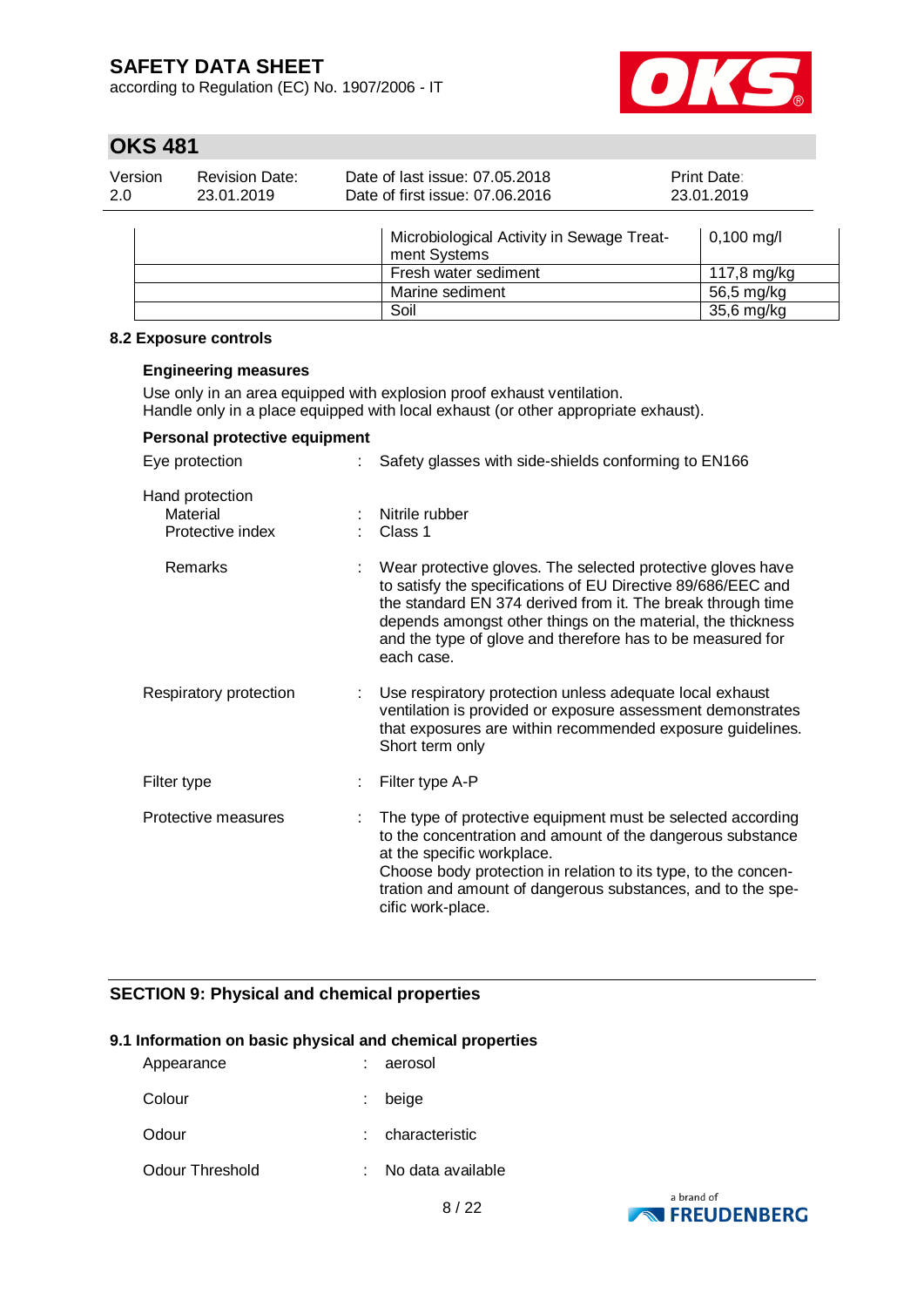according to Regulation (EC) No. 1907/2006 - IT



# **OKS 481**

| Version | Revision Date: | Date of last issue: 07.05.2018  | <b>Print Date:</b> |
|---------|----------------|---------------------------------|--------------------|
| 2.0     | 23.01.2019     | Date of first issue: 07,06,2016 | 23.01.2019         |

| рH                                         |                           | Not applicable                  |
|--------------------------------------------|---------------------------|---------------------------------|
| Melting point/range                        | ÷.                        | No data available               |
| Boiling point/boiling range                | $\mathbb{R}^{\mathbb{Z}}$ | $-42 °C$<br>(1.013 hPa)         |
| Flash point                                |                           | $-60 °C$<br>Method: Abel-Pensky |
| Evaporation rate                           |                           | No data available               |
| Flammability (solid, gas)                  |                           | Extremely flammable aerosol.    |
| Upper explosion limit                      | t                         | $10,9\%$ (V)                    |
| Lower explosion limit                      | t.                        | $1,4\%$ (V)                     |
| Vapour pressure                            | t.                        | 2.000 hPa (20 °C)               |
| Relative vapour density                    |                           | No data available               |
| Density                                    |                           | 0,65 g/cm3<br>(20 °C)           |
| <b>Bulk density</b>                        |                           | No data available               |
| Solubility(ies)<br>Water solubility        | ÷.                        | insoluble                       |
| Solubility in other solvents               | $\sim 100$                | No data available               |
| Partition coefficient: n-<br>octanol/water |                           | No data available               |
| Auto-ignition temperature                  | t.                        | No data available               |
| Decomposition temperature                  | ÷.                        | No data available               |
| Viscosity<br>Viscosity, dynamic            | t.                        | No data available               |
| Viscosity, kinematic                       | t.                        | $<$ 20,5 mm2/s (40 °C)          |
| <b>Explosive properties</b>                |                           | Not explosive                   |
| Oxidizing properties                       |                           | No data available               |
|                                            |                           |                                 |

#### **9.2 Other information**

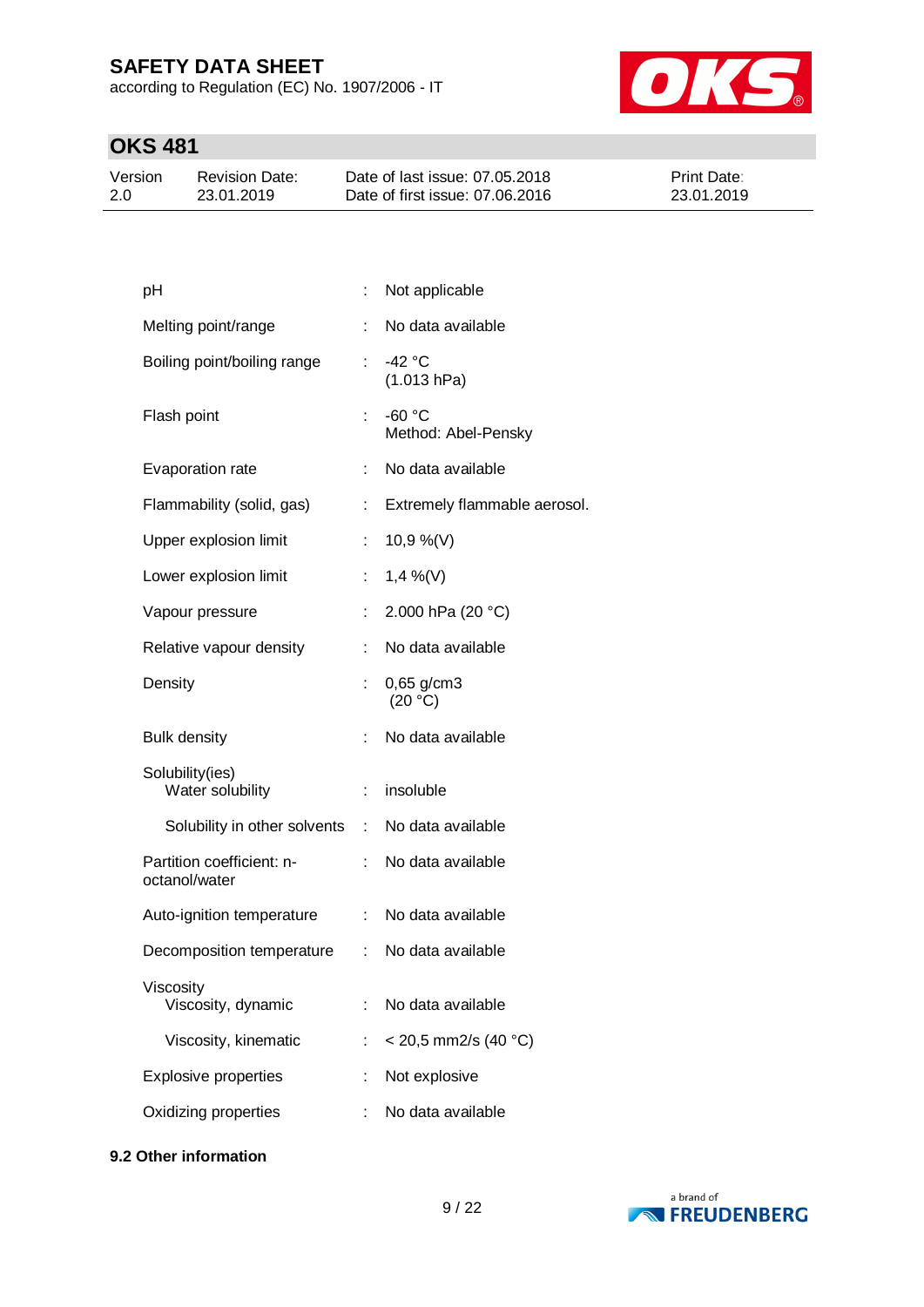according to Regulation (EC) No. 1907/2006 - IT



## **OKS 481**

| Version<br>2.0       | <b>Revision Date:</b><br>23.01.2019 | Date of last issue: 07.05.2018<br>Print Date:<br>Date of first issue: 07.06.2016<br>23.01.2019 |                         |  |  |
|----------------------|-------------------------------------|------------------------------------------------------------------------------------------------|-------------------------|--|--|
|                      | Sublimation point                   | ÷                                                                                              | No data available       |  |  |
| Metal corrosion rate |                                     | t.                                                                                             | Not corrosive to metals |  |  |
| Self-ignition        |                                     |                                                                                                | not auto-flammable      |  |  |

### **SECTION 10: Stability and reactivity**

### **10.1 Reactivity**

No hazards to be specially mentioned.

#### **10.2 Chemical stability**

Stable under normal conditions.

#### **10.3 Possibility of hazardous reactions** Hazardous reactions : No dangerous reaction known under conditions of normal use.

| Tiazajuvus Itauliviis | <u>INO GAILGEFOUS FEACHOLL NEIGWEI GEIGEL COLIGINOLIS OF</u> |
|-----------------------|--------------------------------------------------------------|
|                       |                                                              |

#### **10.4 Conditions to avoid**

| Conditions to avoid |  | Heat, flames and sparks. |
|---------------------|--|--------------------------|
|---------------------|--|--------------------------|

### **10.5 Incompatible materials**

| Materials to avoid | Oxidizing agents |
|--------------------|------------------|
|                    |                  |

#### **10.6 Hazardous decomposition products**

No decomposition if stored and applied as directed.

### **SECTION 11: Toxicological information**

#### **11.1 Information on toxicological effects**

#### **Acute toxicity**

#### **Product:**

| --------                  |    |                                                                                                                                                                              |
|---------------------------|----|------------------------------------------------------------------------------------------------------------------------------------------------------------------------------|
| Acute oral toxicity       | t. | Remarks: Effects due to ingestion may include:                                                                                                                               |
|                           |    | Symptoms: Central nervous system depression                                                                                                                                  |
| Acute inhalation toxicity | ÷  | Remarks: Respiration of solvent vapour may cause dizziness.                                                                                                                  |
|                           |    | Symptoms: Inhalation may provoke the following symptoms:,<br>Respiratory disorder, Dizziness, Drowsiness, Vomiting, Fati-<br>gue, Vertigo, Central nervous system depression |
| Acute dermal toxicity     |    | Remarks: Prolonged or repeated skin contact with liquid may<br>cause defatting resulting in drying, redness and possible blis-<br>tering.                                    |

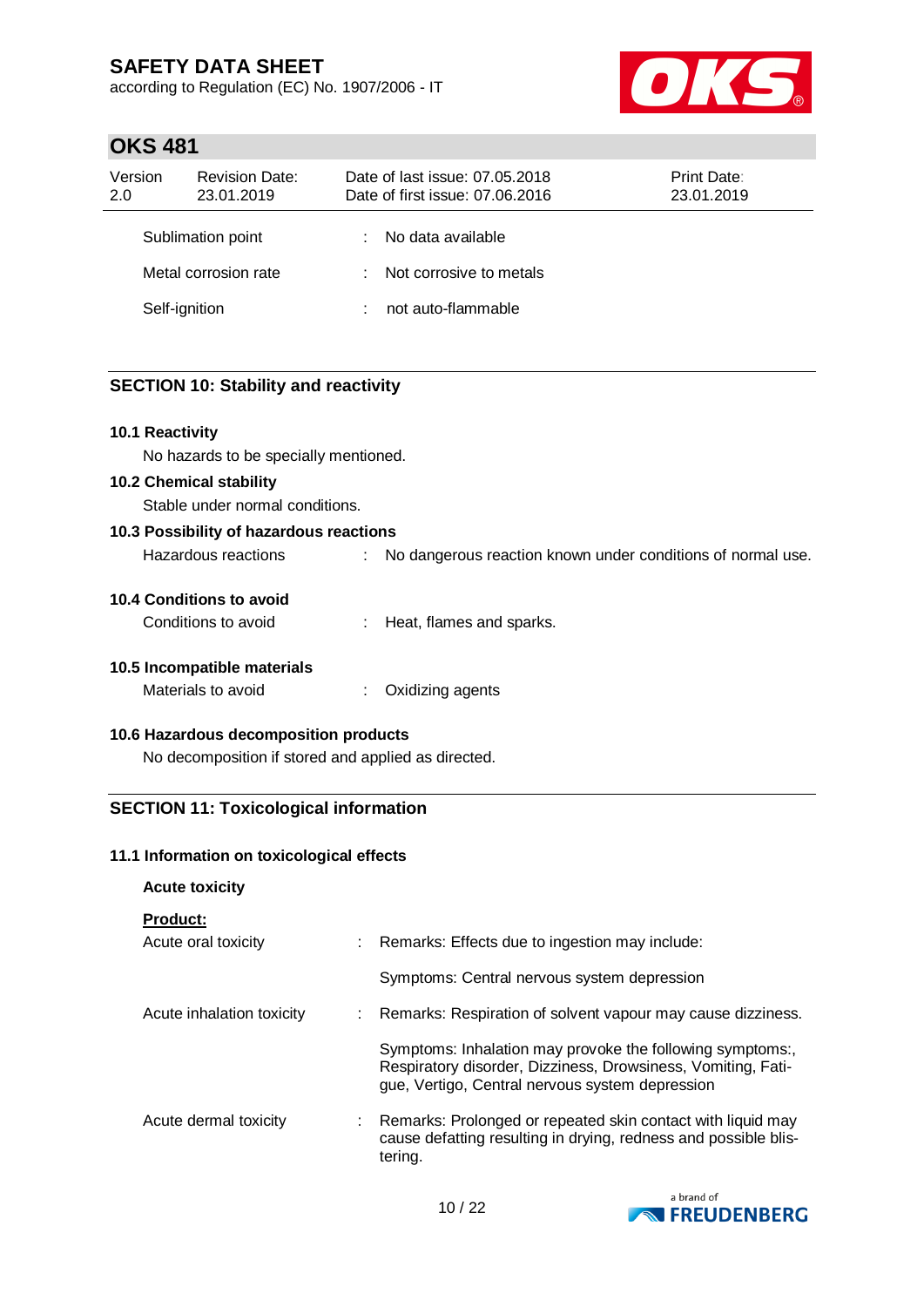according to Regulation (EC) No. 1907/2006 - IT



| <b>OKS 481</b> |                                                |                                  |                           |                                                                                                                                                                                                 |                           |
|----------------|------------------------------------------------|----------------------------------|---------------------------|-------------------------------------------------------------------------------------------------------------------------------------------------------------------------------------------------|---------------------------|
| 2.0            | Version<br><b>Revision Date:</b><br>23.01.2019 |                                  |                           | Date of last issue: 07,05,2018<br>Date of first issue: 07.06.2016                                                                                                                               | Print Date:<br>23.01.2019 |
|                |                                                |                                  |                           | Symptoms: Redness, Local irritation, Skin disorders                                                                                                                                             |                           |
|                | <b>Components:</b>                             |                                  |                           |                                                                                                                                                                                                 |                           |
|                | pentane:<br>Acute oral toxicity                |                                  |                           | LD50 (Rat): $> 2.000$ mg/kg                                                                                                                                                                     |                           |
|                |                                                | Acute inhalation toxicity        |                           | $LC50$ (Rat): $> 25.3$ mg/l<br>Exposure time: 4 h<br>Test atmosphere: vapour<br>Assessment: The substance or mixture has no acute inhala-<br>tion toxicity                                      |                           |
|                | zinc oxide:                                    |                                  |                           |                                                                                                                                                                                                 |                           |
|                | Acute oral toxicity                            |                                  |                           | : LD50 (Rat): $>$ 5.000 mg/kg<br>Method: OECD Test Guideline 401                                                                                                                                |                           |
|                |                                                | Acute inhalation toxicity        | $\mathbb{Z}^{\mathbb{Z}}$ | $LC50$ (Rat): $> 5.7$ mg/l<br>Exposure time: 4 h<br>Test atmosphere: dust/mist<br>Method: OECD Test Guideline 403<br>Assessment: The substance or mixture has no acute inhala-<br>tion toxicity |                           |
|                |                                                | Acute dermal toxicity            |                           | : LD50 (Rat): $> 2.000$ mg/kg<br>Method: OECD Test Guideline 402<br>GLP: yes<br>Assessment: The substance or mixture has no acute dermal<br>toxicity                                            |                           |
|                | butane:                                        |                                  |                           |                                                                                                                                                                                                 |                           |
|                |                                                | Acute inhalation toxicity        |                           | LC50 (Rat): 658 mg/l<br>Exposure time: 4 h<br>Test atmosphere: gas                                                                                                                              |                           |
|                | isobutane:                                     |                                  |                           |                                                                                                                                                                                                 |                           |
|                |                                                | Acute inhalation toxicity        |                           | LC50 (Rat): 658 mg/l<br>Exposure time: 4 h<br>Test atmosphere: gas                                                                                                                              |                           |
|                |                                                | <b>Skin corrosion/irritation</b> |                           |                                                                                                                                                                                                 |                           |
|                | Product:                                       | Remarks: Irritating to skin.     |                           |                                                                                                                                                                                                 |                           |
|                | Components:                                    |                                  |                           |                                                                                                                                                                                                 |                           |
|                | pentane:                                       |                                  |                           |                                                                                                                                                                                                 |                           |

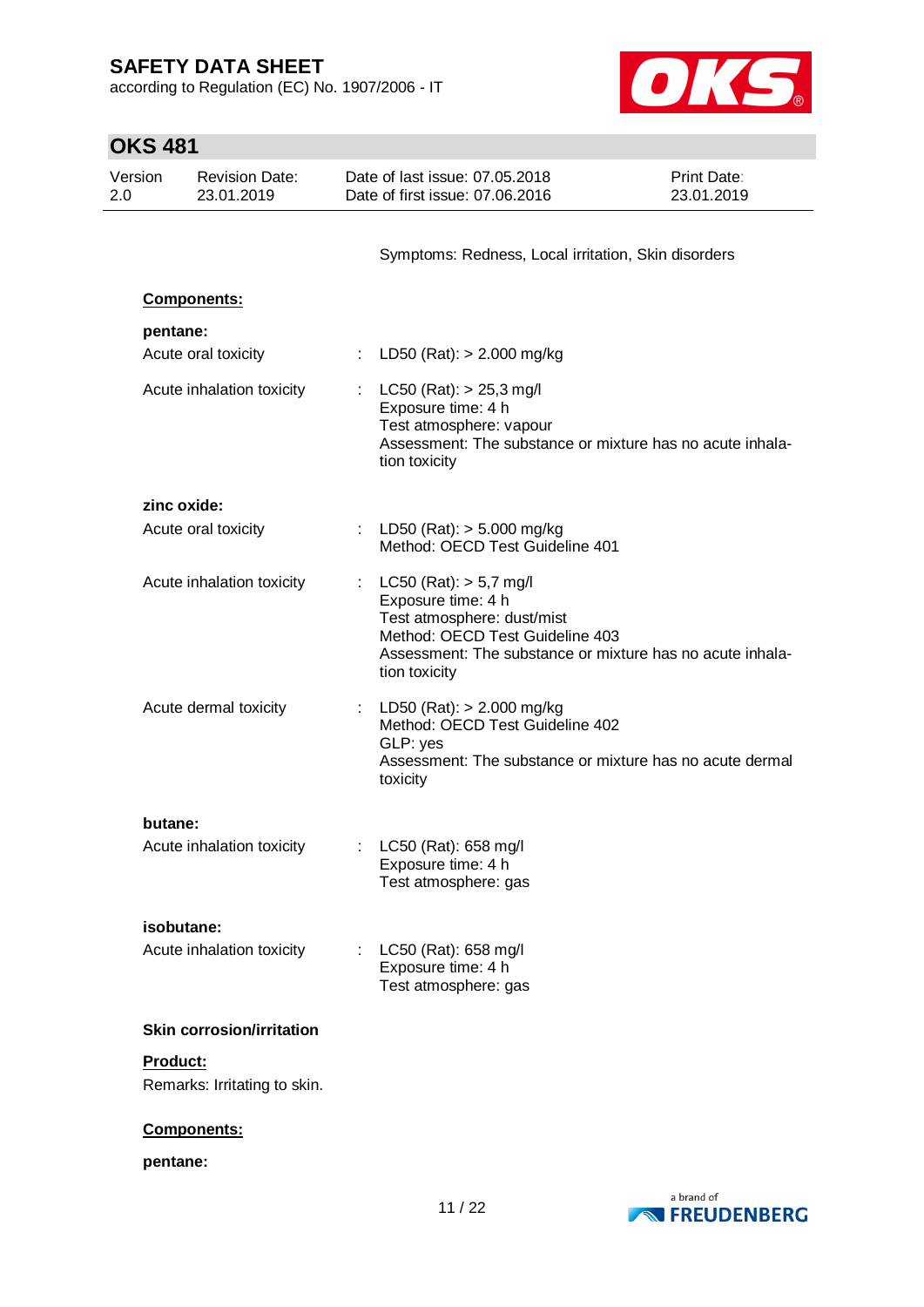according to Regulation (EC) No. 1907/2006 - IT



## **OKS 481**

| Version | <b>Revision Date:</b> | Date of last issue: 07.05.2018  | <b>Print Date:</b> |
|---------|-----------------------|---------------------------------|--------------------|
| 2.0     | 23.01.2019            | Date of first issue: 07.06.2016 | 23.01.2019         |

Species: Rabbit Assessment: No skin irritation Result: Repeated exposure may cause skin dryness or cracking.

#### **zinc oxide:**

Species: Rabbit Assessment: No skin irritation Method: OECD Test Guideline 404 Result: No skin irritation

#### **Serious eye damage/eye irritation**

### **Product:**

Remarks: Contact with eyes may cause irritation.

#### **Components:**

### **pentane:**

Species: Rabbit Assessment: No eye irritation Result: No eye irritation

#### **zinc oxide:**

Species: Rabbit Assessment: No eye irritation Method: OECD Test Guideline 405 Result: No eye irritation GLP: yes

#### **Respiratory or skin sensitisation**

#### **Product:**

Remarks: This information is not available.

#### **Components:**

#### **pentane:**

Species: Guinea pig Assessment: Does not cause skin sensitisation. Method: OECD Test Guideline 406 Result: Does not cause skin sensitisation. GLP: yes

### **zinc oxide:**

Test Type: Maximisation Test Species: Guinea pig Assessment: Does not cause skin sensitisation. Method: OECD Test Guideline 406

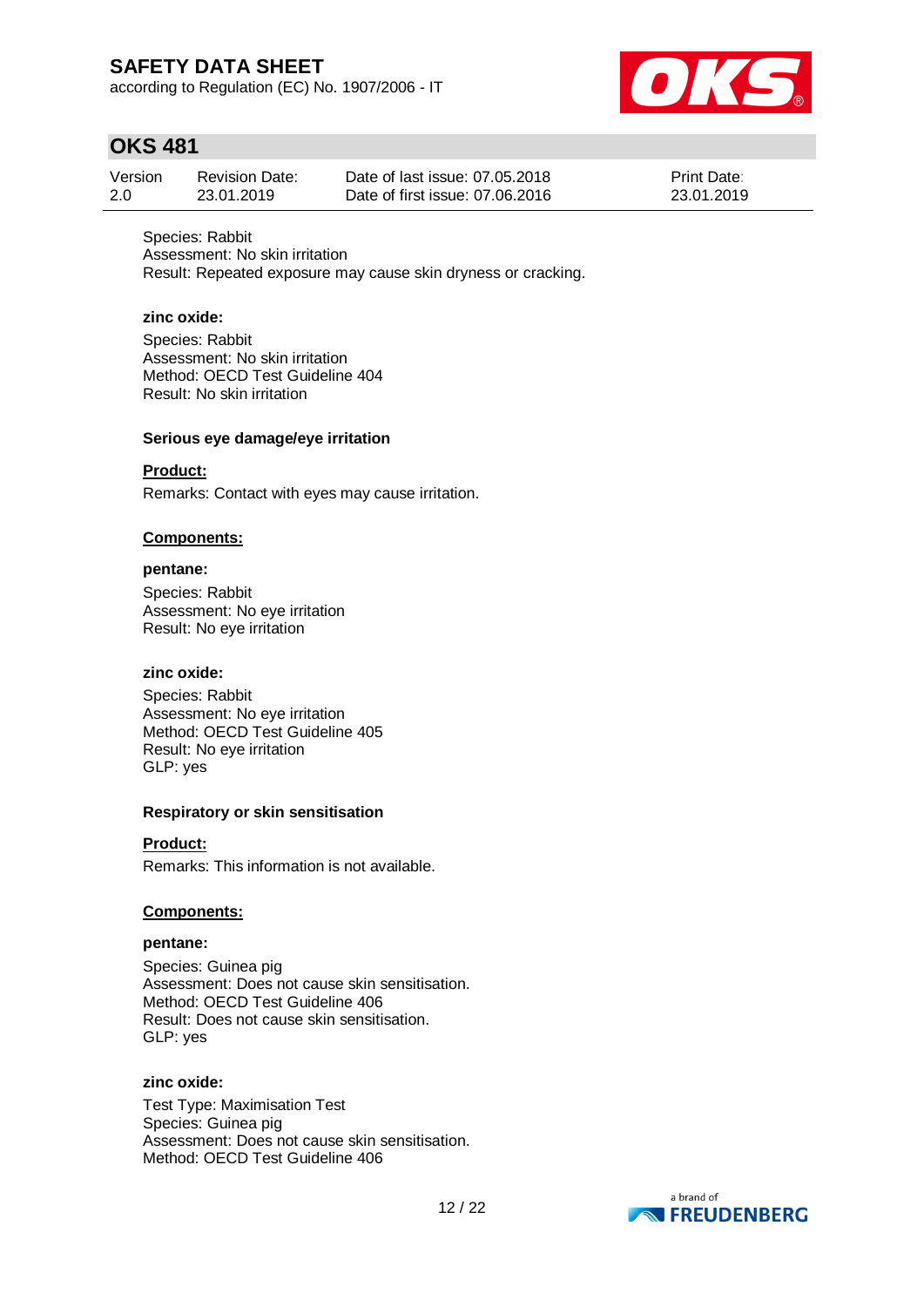according to Regulation (EC) No. 1907/2006 - IT



### **OKS 481**

| Version<br>2.0 |                                                        | <b>Revision Date:</b><br>23.01.2019 |            | Date of last issue: 07.05.2018<br>Date of first issue: 07.06.2016                | Print Date:<br>23.01.2019 |
|----------------|--------------------------------------------------------|-------------------------------------|------------|----------------------------------------------------------------------------------|---------------------------|
|                | Result: Does not cause skin sensitisation.<br>GLP: yes |                                     |            |                                                                                  |                           |
|                |                                                        | Germ cell mutagenicity              |            |                                                                                  |                           |
|                | Product:                                               |                                     |            |                                                                                  |                           |
|                |                                                        | Genotoxicity in vitro               |            | : Remarks: No data available                                                     |                           |
|                |                                                        | Genotoxicity in vivo                |            | : Remarks: No data available                                                     |                           |
|                |                                                        | Components:                         |            |                                                                                  |                           |
|                | zinc oxide:                                            |                                     |            |                                                                                  |                           |
|                | sessment                                               | Germ cell mutagenicity-As-          | $\sim 100$ | Tests on bacterial or mammalian cell cultures did not show<br>mutagenic effects. |                           |
|                |                                                        | Carcinogenicity                     |            |                                                                                  |                           |
|                | Product:                                               | Remarks: No data available          |            |                                                                                  |                           |
|                |                                                        | Components:                         |            |                                                                                  |                           |
|                | zinc oxide:<br>ment                                    |                                     |            | Carcinogenicity - Assess- : Not classifiable as a human carcinogen.              |                           |
|                |                                                        | <b>Reproductive toxicity</b>        |            |                                                                                  |                           |
|                | Product:                                               |                                     |            |                                                                                  |                           |
|                |                                                        | Effects on fertility                |            | Remarks: No data available                                                       |                           |
|                | ment                                                   |                                     |            | Effects on foetal develop- : Remarks: No data available                          |                           |
|                |                                                        | Components:                         |            |                                                                                  |                           |
|                | zinc oxide:<br>sessment                                | Reproductive toxicity - As- :       |            | No toxicity to reproduction<br>No toxicity to reproduction                       |                           |
|                |                                                        | <b>STOT - single exposure</b>       |            |                                                                                  |                           |
|                |                                                        | Components:                         |            |                                                                                  |                           |
|                | pentane:                                               | Exposure routes: Inhalation         |            |                                                                                  |                           |

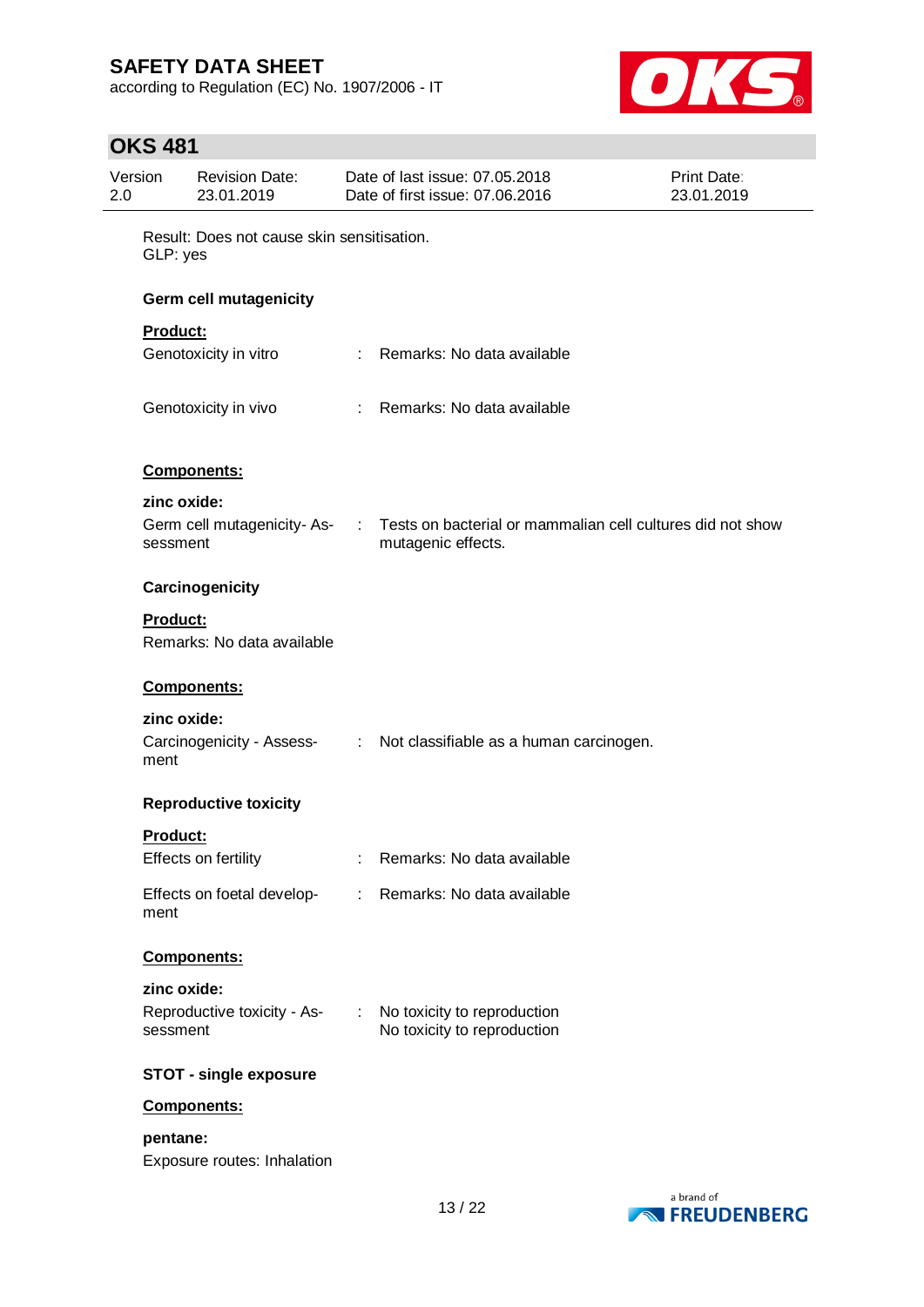according to Regulation (EC) No. 1907/2006 - IT



## **OKS 481**

| Version | <b>Revision Date:</b> | Date of last issue: 07.05.2018  | <b>Print Date:</b> |
|---------|-----------------------|---------------------------------|--------------------|
| 2.0     | 23.01.2019            | Date of first issue: 07.06.2016 | 23.01.2019         |

Target Organs: Central nervous system, Narcotic effects

Assessment: May cause drowsiness or dizziness., The substance or mixture is classified as specific target organ toxicant, single exposure, category 3 with narcotic effects.

### **zinc oxide:**

Assessment: The substance or mixture is not classified as specific target organ toxicant, single exposure.

### **STOT - repeated exposure**

### **Components:**

#### **zinc oxide:**

Assessment: The substance or mixture is not classified as specific target organ toxicant, repeated exposure.

#### **Repeated dose toxicity**

#### **Product:**

Remarks: This information is not available.

#### **Aspiration toxicity**

#### **Product:**

May be fatal if swallowed and enters airways.

#### **Components:**

### **pentane:**

May be fatal if swallowed and enters airways.

#### **zinc oxide:**

No aspiration toxicity classification

#### **Further information**

#### **Product:**

Remarks: Ingestion causes irritation of upper respiratory system and gastrointestinal disturbance.

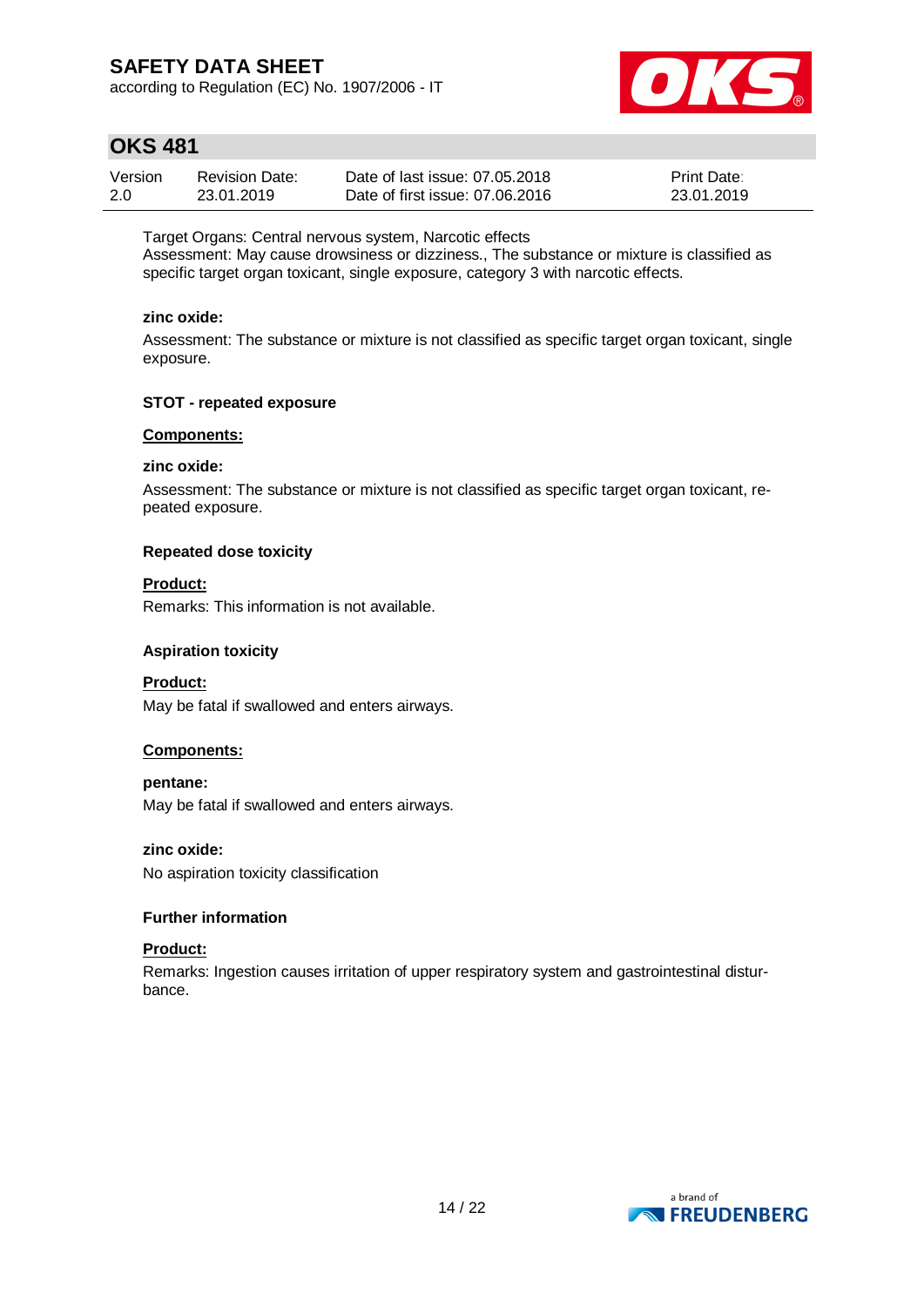according to Regulation (EC) No. 1907/2006 - IT



## **OKS 481**

| Version | Revision Date: | Date of last issue: 07.05.2018  | <b>Print Date:</b> |
|---------|----------------|---------------------------------|--------------------|
| 2.0     | 23.01.2019     | Date of first issue: 07.06.2016 | 23.01.2019         |

### **SECTION 12: Ecological information**

### **12.1 Toxicity**

| <b>Product:</b> |  |
|-----------------|--|
|                 |  |

| Toxicity to fish                                                                    |     | Remarks: Toxic to aquatic organisms, may cause long-term<br>adverse effects in the aquatic environment.                                                             |
|-------------------------------------------------------------------------------------|-----|---------------------------------------------------------------------------------------------------------------------------------------------------------------------|
| Toxicity to daphnia and other : Remarks: No data available<br>aquatic invertebrates |     |                                                                                                                                                                     |
| Toxicity to algae                                                                   |     | : Remarks: No data available                                                                                                                                        |
| Toxicity to microorganisms                                                          |     | Remarks: No data available                                                                                                                                          |
| Components:                                                                         |     |                                                                                                                                                                     |
| pentane:                                                                            |     |                                                                                                                                                                     |
| <b>Ecotoxicology Assessment</b>                                                     |     |                                                                                                                                                                     |
| Chronic aquatic toxicity                                                            | ÷.  | Toxic to aquatic life with long lasting effects.                                                                                                                    |
| zinc oxide:                                                                         |     |                                                                                                                                                                     |
| Toxicity to fish                                                                    |     | : LC50 (Danio rerio (zebra fish)): 1,55 mg/l<br>Exposure time: 96 h<br>Test Type: static test                                                                       |
| Toxicity to daphnia and other :<br>aquatic invertebrates                            |     | EC50 (Daphnia magna (Water flea)): 1 mg/l<br>Exposure time: 48 h<br>Test Type: static test<br>Method: OECD Test Guideline 202                                       |
| Toxicity to algae                                                                   |     | EC50 (Pseudokirchneriella subcapitata (green algae)): 0,136<br>mg/l<br>Exposure time: 72 h<br>Test Type: static test<br>Method: OECD Test Guideline 201<br>GLP: yes |
| M-Factor (Acute aquatic tox-<br>icity)                                              | - 1 | 1                                                                                                                                                                   |
| Toxicity to microorganisms                                                          |     | EC50 (activated sludge): > 1.000 mg/l<br>Exposure time: 3 h<br>Method: OECD Test Guideline 209<br>GLP: yes                                                          |
| Toxicity to daphnia and other<br>aquatic invertebrates (Chron-<br>ic toxicity)      |     | $0,04$ mg/l<br>Exposure time: 21 d<br>Species: Daphnia magna (Water flea)                                                                                           |

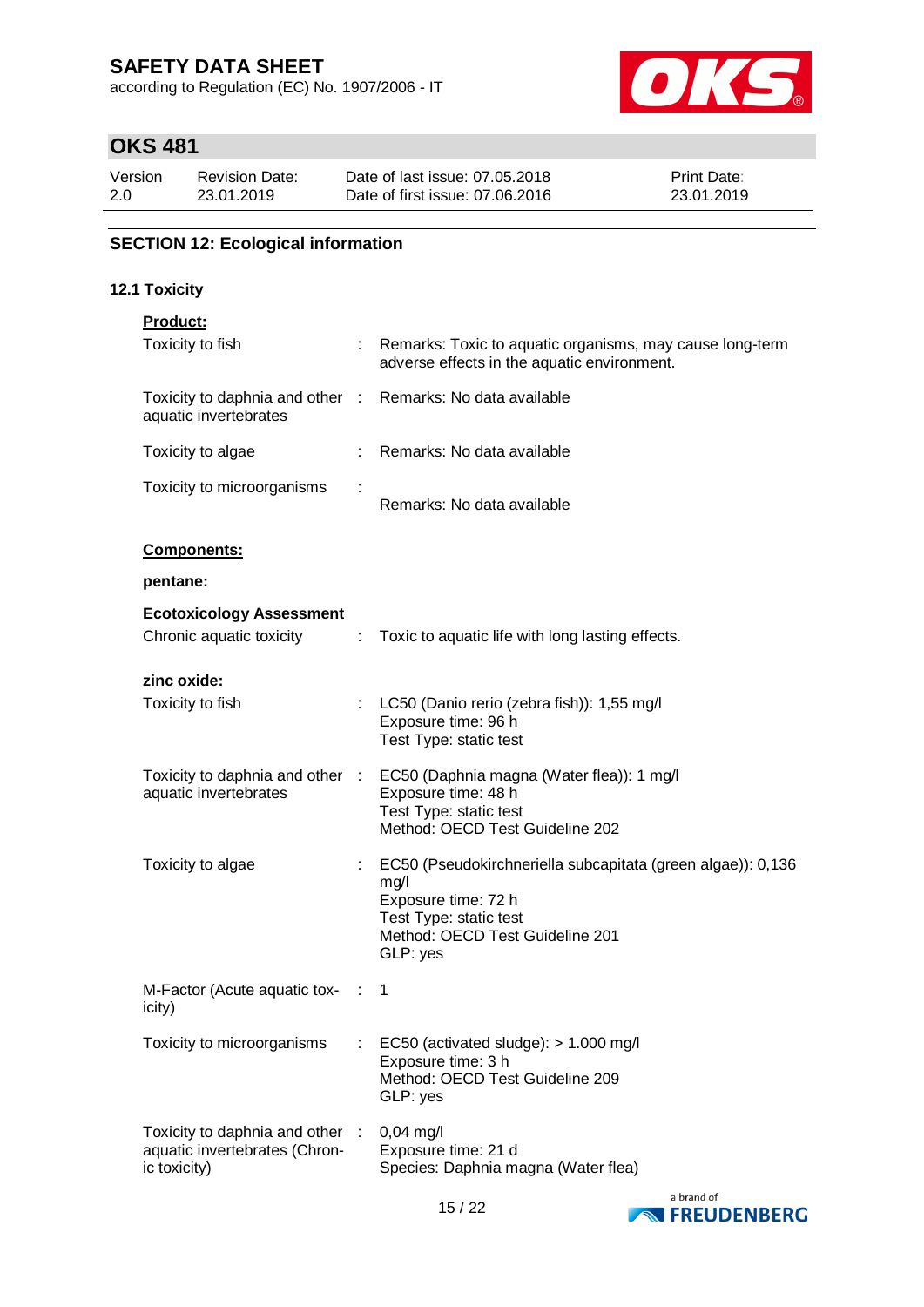according to Regulation (EC) No. 1907/2006 - IT



# **OKS 481**

| Version<br>2.0 |               | <b>Revision Date:</b><br>23.01.2019 |                           | Date of last issue: 07.05.2018<br>Date of first issue: 07.06.2016                                                                                                                                                       | Print Date:<br>23.01.2019 |
|----------------|---------------|-------------------------------------|---------------------------|-------------------------------------------------------------------------------------------------------------------------------------------------------------------------------------------------------------------------|---------------------------|
|                |               |                                     |                           | Test Type: semi-static test<br>Method: OECD Test Guideline 211                                                                                                                                                          |                           |
|                | toxicity)     | M-Factor (Chronic aquatic           | $\mathbb{Z}^{\mathbb{Z}}$ | $\mathbf{1}$                                                                                                                                                                                                            |                           |
|                |               | 12.2 Persistence and degradability  |                           |                                                                                                                                                                                                                         |                           |
|                | Product:      |                                     |                           |                                                                                                                                                                                                                         |                           |
|                |               | Biodegradability                    | $\mathbb{Z}^n$ .          | Remarks: No data available                                                                                                                                                                                              |                           |
|                | ty            |                                     |                           | Physico-chemical removabili- : Remarks: No data available                                                                                                                                                               |                           |
|                |               | Components:                         |                           |                                                                                                                                                                                                                         |                           |
|                | pentane:      |                                     |                           |                                                                                                                                                                                                                         |                           |
|                |               | Biodegradability                    | ÷                         | Test Type: aerobic<br>Inoculum: activated sludge<br>Result: rapidly biodegradable<br>Biodegradation: 87 %<br>Method: OECD Test Guideline 301F<br>GLP: yes                                                               |                           |
|                | zinc oxide:   |                                     |                           |                                                                                                                                                                                                                         |                           |
|                |               | Biodegradability                    | ÷                         | Remarks: The methods for determining biodegradability are<br>not applicable to inorganic substances.                                                                                                                    |                           |
|                |               | 12.3 Bioaccumulative potential      |                           |                                                                                                                                                                                                                         |                           |
|                | Product:      |                                     |                           |                                                                                                                                                                                                                         |                           |
|                |               | <b>Bioaccumulation</b>              |                           | Remarks: This mixture contains no substance considered to<br>be persistent, bioaccumulating and toxic (PBT).<br>This mixture contains no substance considered to be very<br>persistent and very bioaccumulating (vPvB). |                           |
|                |               | Components:                         |                           |                                                                                                                                                                                                                         |                           |
|                | propane:      |                                     |                           |                                                                                                                                                                                                                         |                           |
|                | octanol/water | Partition coefficient: n-           | ÷.                        | log Pow: 2,36                                                                                                                                                                                                           |                           |
|                | butane:       |                                     |                           |                                                                                                                                                                                                                         |                           |
|                | octanol/water | Partition coefficient: n-           | ÷                         | log Pow: 2,89<br>Method: OECD Test Guideline 107                                                                                                                                                                        |                           |
|                | isobutane:    |                                     |                           |                                                                                                                                                                                                                         |                           |
|                |               | Partition coefficient: n-           |                           | log Pow: 2,88                                                                                                                                                                                                           |                           |

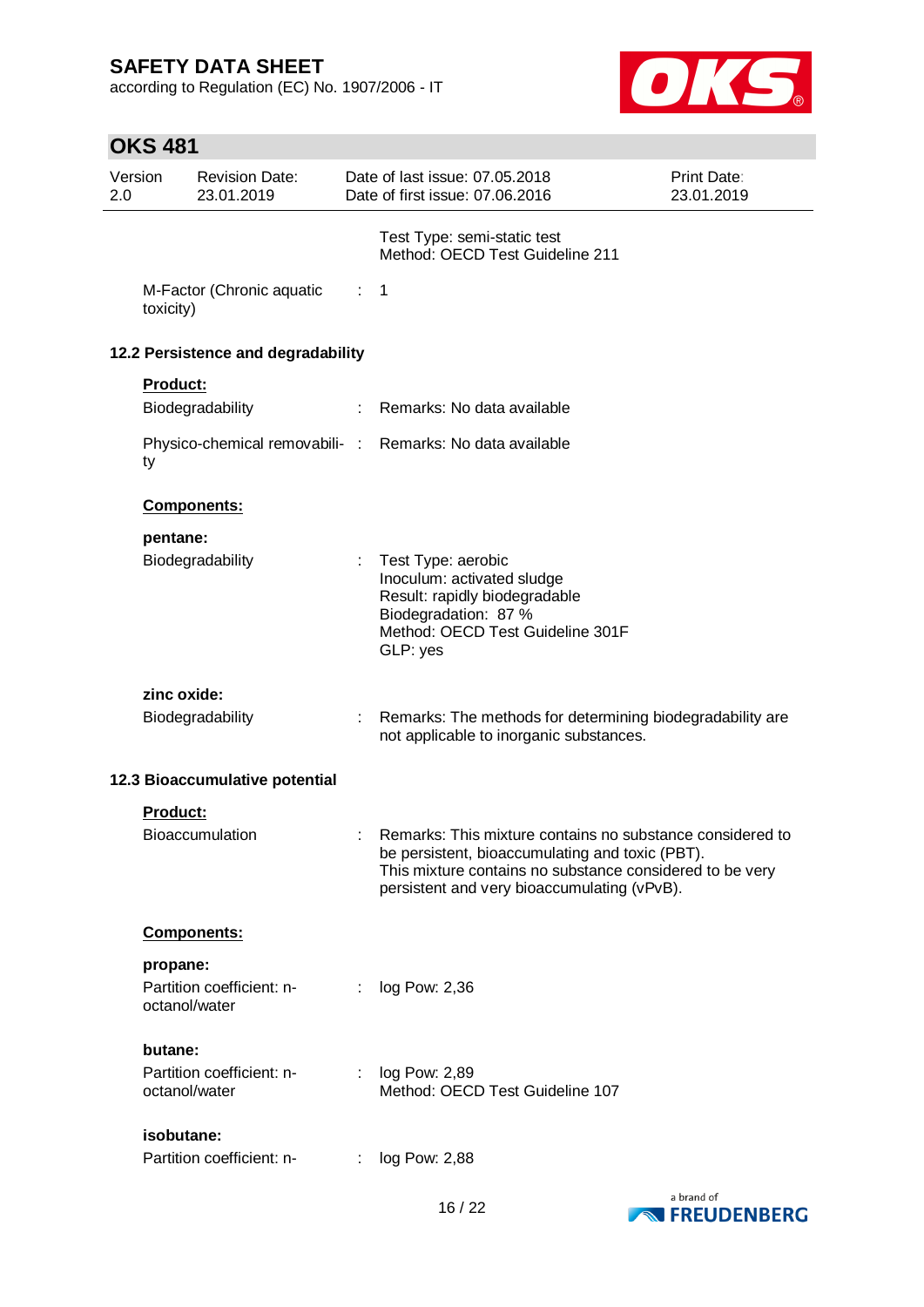according to Regulation (EC) No. 1907/2006 - IT



## **OKS 481**

| Version<br>2.0                                     |                         | <b>Revision Date:</b><br>23.01.2019 |                              | Date of last issue: 07.05.2018<br>Date of first issue: 07,06,2016                                                                                                                                          | <b>Print Date:</b><br>23.01.2019 |
|----------------------------------------------------|-------------------------|-------------------------------------|------------------------------|------------------------------------------------------------------------------------------------------------------------------------------------------------------------------------------------------------|----------------------------------|
|                                                    | octanol/water           |                                     |                              | Method: OECD Test Guideline 107                                                                                                                                                                            |                                  |
|                                                    |                         | 12.4 Mobility in soil               |                              |                                                                                                                                                                                                            |                                  |
|                                                    | <b>Product:</b>         |                                     |                              |                                                                                                                                                                                                            |                                  |
|                                                    | Mobility                |                                     |                              | Remarks: No data available                                                                                                                                                                                 |                                  |
| Distribution among environ-<br>mental compartments |                         |                                     | : Remarks: No data available |                                                                                                                                                                                                            |                                  |
| 12.5 Results of PBT and vPvB assessment            |                         |                                     |                              |                                                                                                                                                                                                            |                                  |
|                                                    | <b>Product:</b>         |                                     |                              |                                                                                                                                                                                                            |                                  |
|                                                    | Assessment              |                                     |                              | This substance/mixture contains no components considered<br>to be either persistent, bioaccumulative and toxic (PBT), or<br>very persistent and very bioaccumulative (vPvB) at levels of<br>0.1% or higher |                                  |
|                                                    |                         | <b>Components:</b>                  |                              |                                                                                                                                                                                                            |                                  |
|                                                    | zinc oxide:             |                                     |                              |                                                                                                                                                                                                            |                                  |
|                                                    | Assessment              |                                     | ÷                            | Remarks: Not applicable                                                                                                                                                                                    |                                  |
| 12.6 Other adverse effects                         |                         |                                     |                              |                                                                                                                                                                                                            |                                  |
|                                                    | <b>Product:</b><br>tion |                                     |                              | Additional ecological informa-: Toxic to aquatic life with long lasting effects.                                                                                                                           |                                  |

### **SECTION 13: Disposal considerations**

#### **13.1 Waste treatment methods**

| Product                | ÷ | Waste codes should be assigned by the user based on the<br>application for which the product was used.                                                                                                              |
|------------------------|---|---------------------------------------------------------------------------------------------------------------------------------------------------------------------------------------------------------------------|
|                        |   | Do not dispose of with domestic refuse.<br>Dispose of as hazardous waste in compliance with local and<br>national regulations.                                                                                      |
| Contaminated packaging |   | Packaging that is not properly emptied must be disposed of as<br>the unused product.<br>Offer empty spray cans to an established disposal company.<br>Pressurized container: Do not pierce or burn, even after use. |
|                        |   | The following Waste Codes are only suggestions:                                                                                                                                                                     |

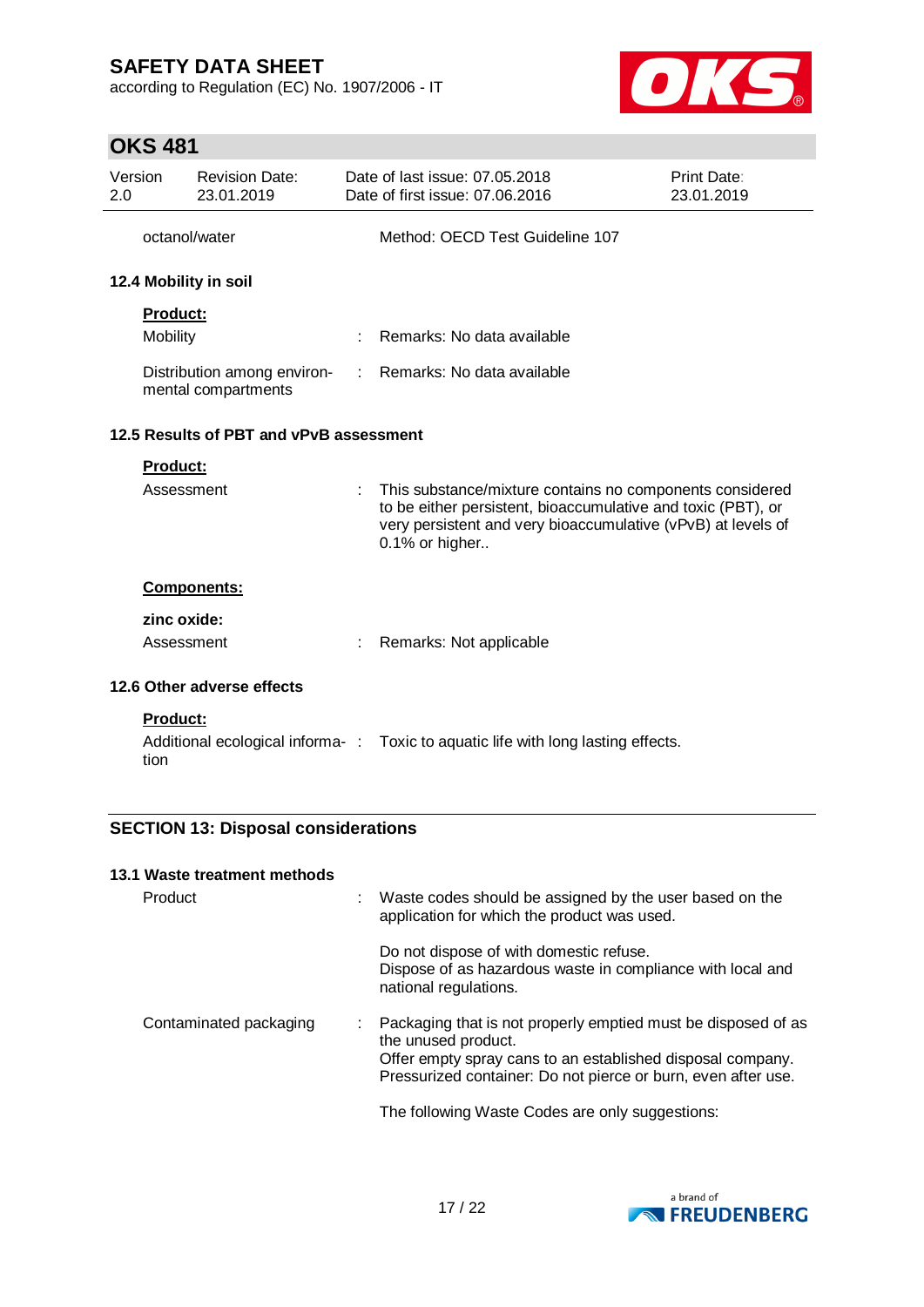according to Regulation (EC) No. 1907/2006 - IT



# **OKS 481**

| Version | Revision Date: | Date of last issue: 07.05.2018  | <b>Print Date:</b> |
|---------|----------------|---------------------------------|--------------------|
| 2.0     | 23.01.2019     | Date of first issue: 07.06.2016 | 23.01.2019         |

### **SECTION 14: Transport information**

### **14.1 UN number**

| <b>ADR</b>                                                  |                                                         | t  | <b>UN 1950</b>                                             |
|-------------------------------------------------------------|---------------------------------------------------------|----|------------------------------------------------------------|
| <b>IMDG</b>                                                 |                                                         |    | <b>UN 1950</b>                                             |
| <b>IATA</b>                                                 |                                                         |    | <b>UN 1950</b>                                             |
|                                                             | 14.2 UN proper shipping name                            |    |                                                            |
| <b>ADR</b>                                                  |                                                         | t. | <b>AEROSOLS</b>                                            |
| <b>IMDG</b>                                                 |                                                         |    | <b>AEROSOLS</b><br>(pentane, zinc oxide)                   |
| IATA                                                        |                                                         |    | Aerosols, flammable                                        |
|                                                             | 14.3 Transport hazard class(es)                         |    |                                                            |
| <b>ADR</b>                                                  |                                                         | t. | 2                                                          |
| <b>IMDG</b>                                                 |                                                         |    | 2.1                                                        |
| <b>IATA</b>                                                 |                                                         | ۰  | 2.1                                                        |
| 14.4 Packing group                                          |                                                         |    |                                                            |
| ADR<br>Packing group<br>Labels                              | <b>Classification Code</b><br>Tunnel restriction code   |    | Not assigned by regulation<br>5F<br>2.1<br>(D)             |
| <b>IMDG</b><br>Packing group<br>Labels<br><b>EmS Code</b>   |                                                         |    | Not assigned by regulation<br>2.1<br>$F-D, S-U$            |
| <b>IATA (Cargo)</b><br>aircraft)<br>Packing group<br>Labels | Packing instruction (cargo<br>Packing instruction (LQ)  | t. | 203<br>Y203<br>Not assigned by regulation<br>Flammable Gas |
| ger aircraft)                                               | <b>IATA (Passenger)</b><br>Packing instruction (passen- |    | : 203<br>Y203                                              |
| Packing group<br>Labels                                     | Packing instruction (LQ)                                |    | Not assigned by regulation<br><b>Flammable Gas</b>         |
|                                                             | <b>14.5 Environmental hazards</b>                       |    |                                                            |

**ADR** Environmentally hazardous : yes

#### **IMDG**

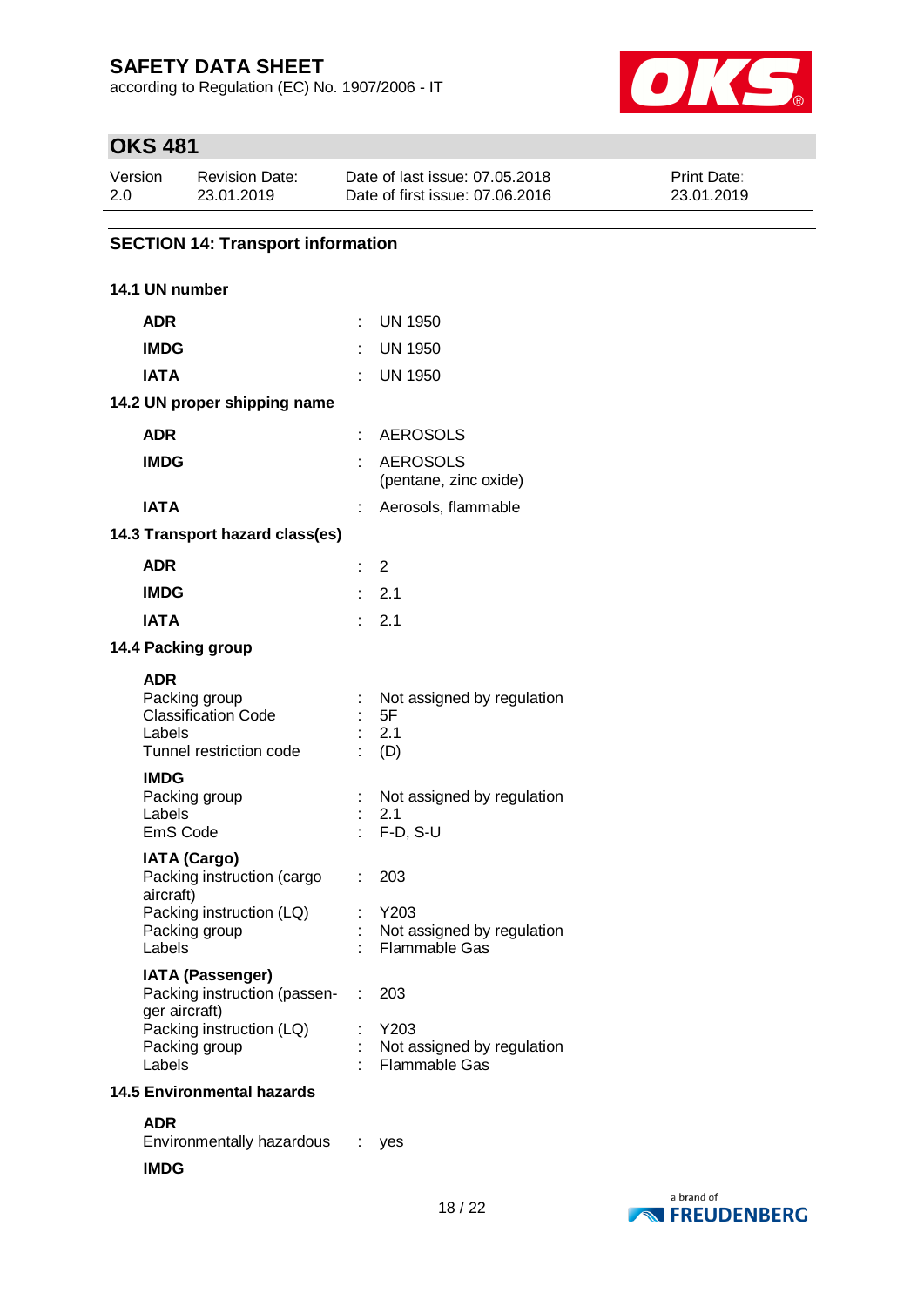according to Regulation (EC) No. 1907/2006 - IT



## **OKS 481**

| Version<br>2.0                                                        | <b>Revision Date:</b><br>23.01.2019                  |  | Date of last issue: 07.05.2018<br>Date of first issue: 07.06.2016       | Print Date:<br>23.01.2019 |
|-----------------------------------------------------------------------|------------------------------------------------------|--|-------------------------------------------------------------------------|---------------------------|
|                                                                       | Marine pollutant                                     |  | yes                                                                     |                           |
|                                                                       | <b>IATA (Passenger)</b><br>Environmentally hazardous |  | no                                                                      |                           |
|                                                                       | <b>IATA (Cargo)</b><br>Environmentally hazardous     |  | : no                                                                    |                           |
| 14.6 Special precautions for user<br>No special precautions required. |                                                      |  |                                                                         |                           |
|                                                                       |                                                      |  | 14.7 Transport in bulk according to Annex II of Marpol and the IBC Code |                           |

Remarks : Not applicable for product as supplied.

### **SECTION 15: Regulatory information**

### **15.1 Safety, health and environmental regulations/legislation specific for the substance or mixture**

| REACH - Candidate List of Substances of Very High<br>Concern for Authorisation (Article 59).                                                         | : This product does not contain sub-<br>stances of very high concern (Regu-<br>lation (EC) No 1907/2006 (REACH),<br>Article 57). |  |
|------------------------------------------------------------------------------------------------------------------------------------------------------|----------------------------------------------------------------------------------------------------------------------------------|--|
| REACH - List of substances subject to authorisation<br>(Annex XIV)                                                                                   | Not applicable                                                                                                                   |  |
| Regulation (EC) No 1005/2009 on substances that dep-<br>lete the ozone layer                                                                         | Not applicable<br>÷                                                                                                              |  |
| Regulation (EC) No 850/2004 on persistent organic pol-<br>lutants                                                                                    | Not applicable<br>÷                                                                                                              |  |
| Regulation (EC) No 649/2012 of the European Parlia-<br>ment and the Council concerning the export and import<br>of dangerous chemicals               | Not applicable<br>÷.                                                                                                             |  |
| REACH - Restrictions on the manufacture, placing on<br>the market and use of certain dangerous substances,<br>preparations and articles (Annex XVII) | Not applicable                                                                                                                   |  |

Seveso III: Directive 2012/18/EU of the European Parliament and of the Council on the control of major-accident hazards involving dangerous substances.

|                  |                                        | Quantity 1 | Quantity 2 |
|------------------|----------------------------------------|------------|------------|
| P <sub>3</sub> a | <b>FLAMMABLE AEROSOLS</b>              | 150 t      | 500 t      |
| P <sub>2</sub>   |                                        |            |            |
| E <sub>2</sub>   |                                        |            |            |
| E <sub>2</sub>   | <b>ENVIRONMENTAL</b><br><b>HAZARDS</b> | 200t       | 500t       |

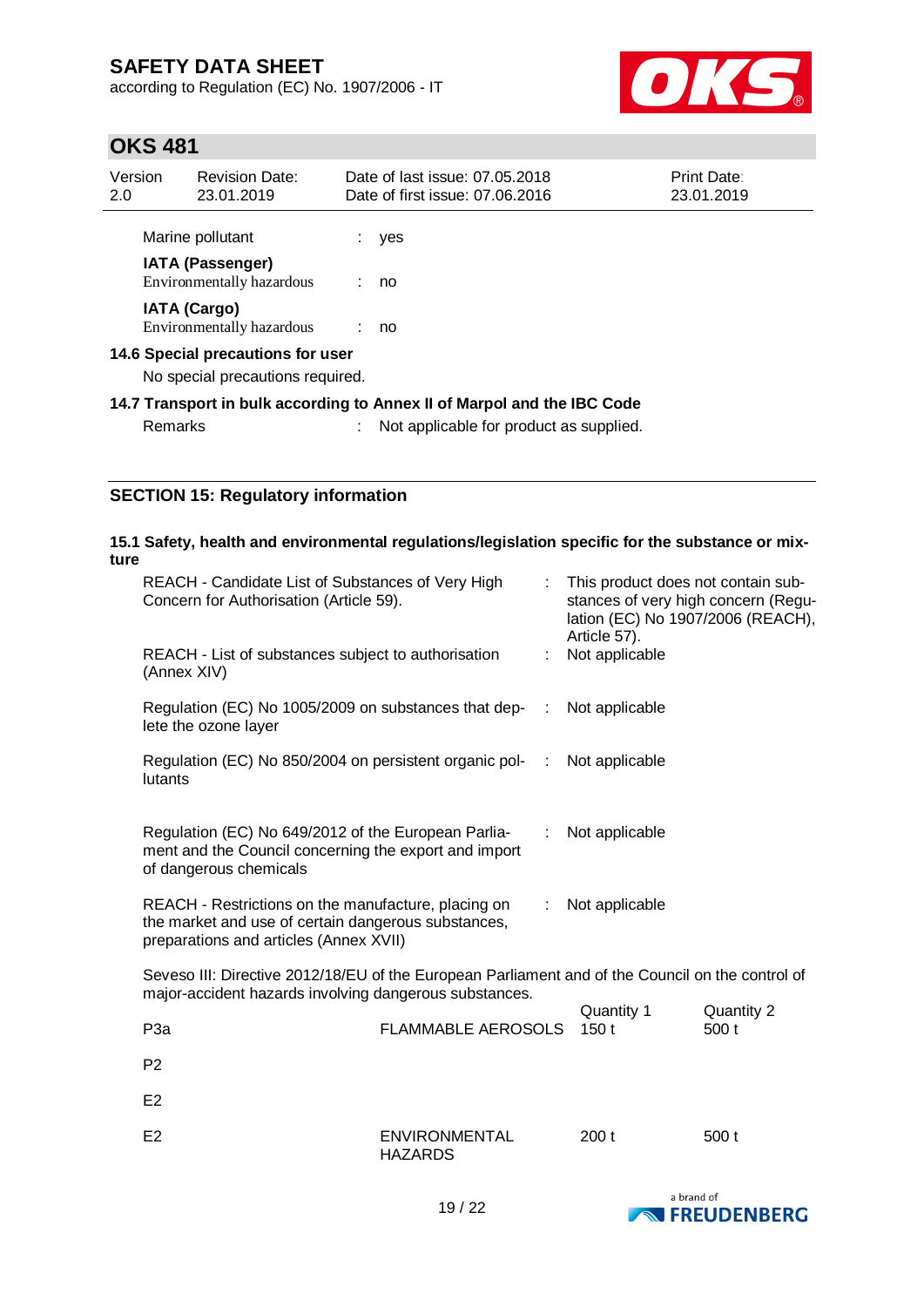according to Regulation (EC) No. 1907/2006 - IT



### **OKS 481**

| Version<br>2.0 | <b>Revision Date:</b><br>23.01.2019 | Date of last issue: 07.05.2018<br>Date of first issue: 07.06.2016                                                                                                                                                                                                                                                                                                                                                              | Print Date:<br>23.01.2019                              |
|----------------|-------------------------------------|--------------------------------------------------------------------------------------------------------------------------------------------------------------------------------------------------------------------------------------------------------------------------------------------------------------------------------------------------------------------------------------------------------------------------------|--------------------------------------------------------|
| 34             |                                     | Petroleum products: (a)<br>gasolines and naphthas,<br>(b) kerosenes (including jet<br>fuels), (c) gas oils (includ-<br>ing diesel fuels, home<br>heating oils and gas oil<br>blending streams), (d)<br>heavy fuel oils (e) alterna-<br>tive fuels serving the same<br>purposes and with similar<br>properties as regards<br>flammability and environ-<br>mental hazards as the<br>products referred to in<br>points (a) to (d) | 25.000 t<br>2.500 t                                    |
|                | Volatile organic compounds          | emissions (integrated pollution prevention and control)<br>Volatile organic compounds (VOC) content: 82,5 %<br>Remarks: VOC content excluding water                                                                                                                                                                                                                                                                            | Directive 2010/75/EU of 24 November 2010 on industrial |

Other regulations:

Take note of Directive 94/33/EC on the protection of young people at work or stricter national regulations, where applicable.

Legislative Decree April 9,2008, 81 (Implementation of Article 1 of the Law of 3 August 2007, n. 123, concerning the protection of health and safety in the workplace.) and subsequent amendments

Legislative Decree April 3, 2006, n.152, (Environmental standards) and subsequent amendments

Legislative Decree February 6, 2009, 21 (Regulations for the execution of the provisions laid down in Regulation (EC) no. 648/2004 on detergents)

#### **15.2 Chemical safety assessment**

This information is not available.

### **SECTION 16: Other information**

#### **Full text of H-Statements**

| H220 | Extremely flammable gas.                              |
|------|-------------------------------------------------------|
| H225 | : Highly flammable liquid and vapour.                 |
| H280 | Contains gas under pressure; may explode if heated.   |
| H304 | May be fatal if swallowed and enters airways.         |
| H336 | May cause drowsiness or dizziness.                    |
| H400 | : Very toxic to aquatic life.                         |
| H410 | Very toxic to aquatic life with long lasting effects. |
| H411 | Toxic to aquatic life with long lasting effects.      |
|      |                                                       |



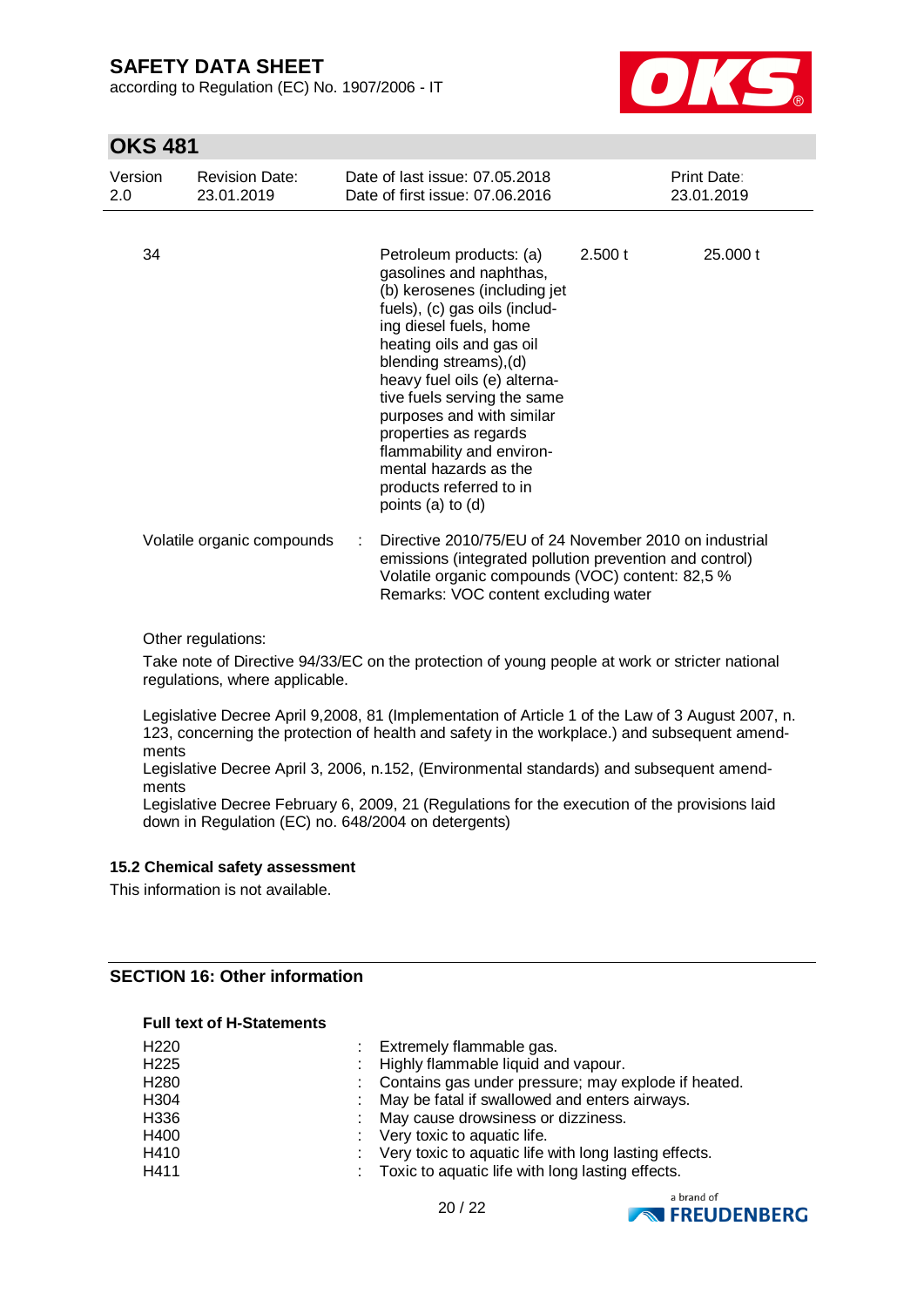according to Regulation (EC) No. 1907/2006 - IT



## **OKS 481**

| Version | <b>Revision Date:</b> |
|---------|-----------------------|
| 2.0     | 23.01.2019            |

Date of last issue: 07.05.2018 Date of first issue: 07.06.2016 Print Date: 23.01.2019

#### **Full text of other abbreviations**

Note C : Some organic substances may be marketed either in a specific isomeric form or as a mixture of several isomers. In this case the supplier must state on the label whether the substance is a specific isomer or a mixture of isomers. Note U (table 3.1) : When put on the market gases have to be classified as "Gases under pressure", in one of the groups compressed gas, liquefied gas, refrigerated liquefied gas or dissolved gas. The group depends on the physical state in which the gas is packaged and therefore has to be assigned case by case.

ADN - European Agreement concerning the International Carriage of Dangerous Goods by Inland Waterways; ADR - European Agreement concerning the International Carriage of Dangerous Goods by Road; AICS - Australian Inventory of Chemical Substances; ASTM - American Society for the Testing of Materials; bw - Body weight; CLP - Classification Labelling Packaging Regulation; Regulation (EC) No 1272/2008; CMR - Carcinogen, Mutagen or Reproductive Toxicant; DIN - Standard of the German Institute for Standardisation; DSL - Domestic Substances List (Canada); ECHA - European Chemicals Agency; EC-Number - European Community number; ECx - Concentration associated with x% response; ELx - Loading rate associated with x% response; EmS - Emergency Schedule; ENCS - Existing and New Chemical Substances (Japan); ErCx - Concentration associated with x% growth rate response; GHS - Globally Harmonized System; GLP - Good Laboratory Practice; IARC - International Agency for Research on Cancer; IATA - International Air Transport Association; IBC - International Code for the Construction and Equipment of Ships carrying Dangerous Chemicals in Bulk; IC50 - Half maximal inhibitory concentration; ICAO - International Civil Aviation Organization; IECSC - Inventory of Existing Chemical Substances in China; IMDG - International Maritime Dangerous Goods; IMO - International Maritime Organization; ISHL - Industrial Safety and Health Law (Japan); ISO - International Organisation for Standardization; KECI - Korea Existing Chemicals Inventory; LC50 - Lethal Concentration to 50 % of a test population; LD50 - Lethal Dose to 50% of a test population (Median Lethal Dose); MARPOL - International Convention for the Prevention of Pollution from Ships; n.o.s. - Not Otherwise Specified; NO(A)EC - No Observed (Adverse) Effect Concentration; NO(A)EL - No Observed (Adverse) Effect Level; NOELR - No Observable Effect Loading Rate; NZIoC - New Zealand Inventory of Chemicals; OECD - Organization for Economic Co-operation and Development; OPPTS - Office of Chemical Safety and Pollution Prevention; PBT - Persistent, Bioaccumulative and Toxic substance; PICCS - Philippines Inventory of Chemicals and Chemical Substances; (Q)SAR - (Quantitative) Structure Activity Relationship; REACH - Regulation (EC) No 1907/2006 of the European Parliament and of the Council concerning the Registration, Evaluation, Authorisation and Restriction of Chemicals; RID - Regulations concerning the International Carriage of Dangerous Goods by Rail; SADT - Self-Accelerating Decomposition Temperature; SDS - Safety Data Sheet; SVHC - Substance of Very High Concern; TCSI - Taiwan Chemical Substance Inventory; TRGS - Technical Rule for Hazardous Substances; TSCA - Toxic Substances Control Act (United States); UN - United Nations; vPvB - Very Persistent and Very Bioaccumulative

#### **Further information**

**Classification of the mixture: Classification procedure:**

Aerosol 1 **H222, H229** Based on product data or assessment

a hrand of **NATIONAL FREUDENBERG**